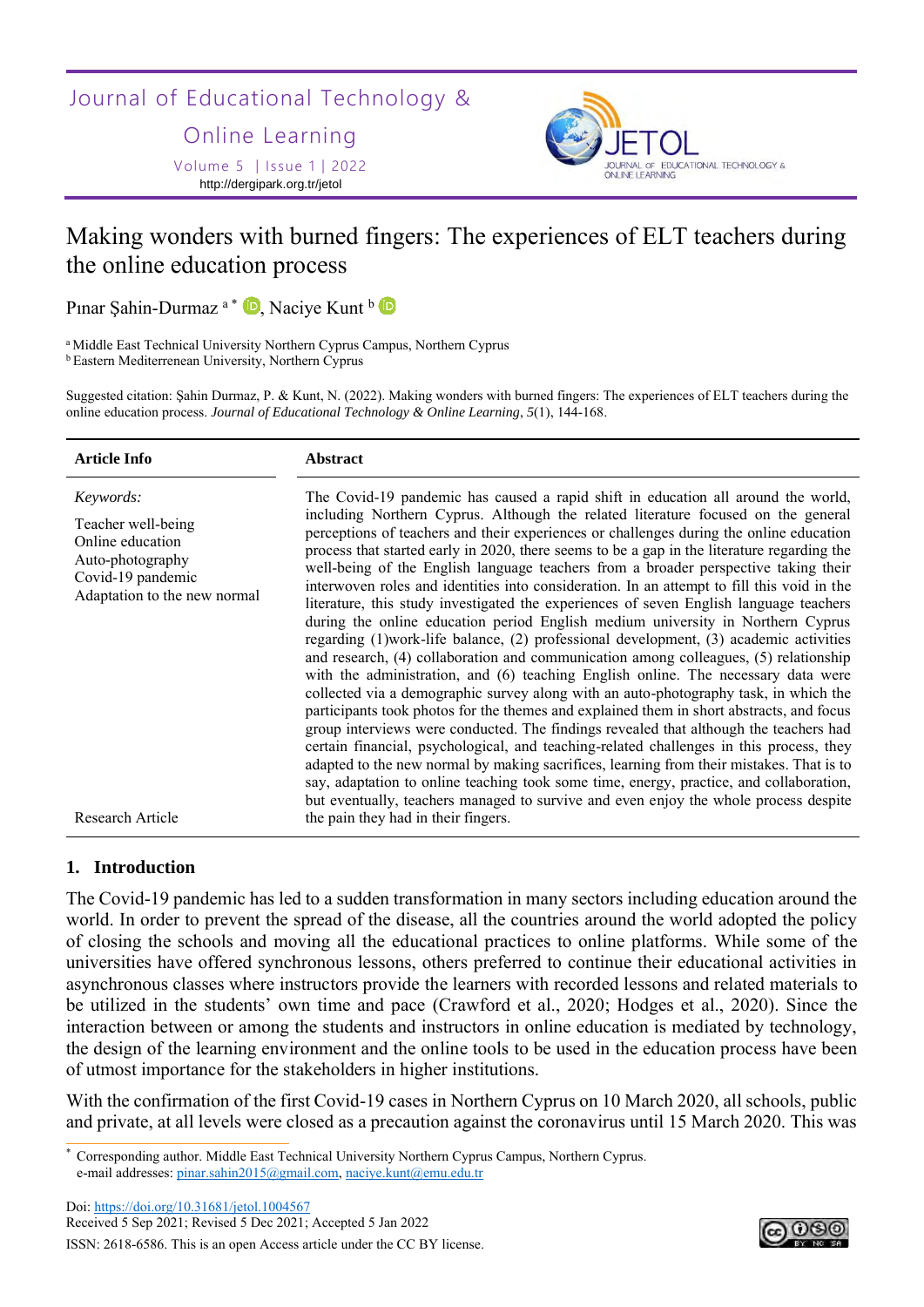later extended to the whole semester and the next academic year considering the safety of the students and the staff under the conditions of the fast spread of the pandemic. Upon the closure of the universities, most of the students gradually returned to their hometowns. Meanwhile, teachers have both faced many challenges regarding the use of online tools, teaching online, making the assessments on online platforms and communicating with colleagues effectively and had to deal with their well-being under the conditions of lock-down. When the schools were closed and the decision for online education was made, teachers started to explore all forms of available online educational or conference platforms, tools and applications to provide the learners with a class-like, interactive environment in an online platform. In addition to the Moodle platform of the universities, online tools such as Zoom, Webex and Whatsapp were utilized both by the students and among the teachers to enable a practical communication.

Considering that technology was formerly used mainly as a supplement to in-class teaching rather than the main channel of instruction, the process of adaptation to online teaching was both productive and stressful for the teachers. Although they had a chance to learn more about online resources to facilitate learning or teaching and increase their media literacy (Oyedotun, 2020), that process was challenging for them as they were professionally and personally unprepared for a fully online teaching experience (Gao and Zhang 2020). The collapse of work-life balance in this period among teachers has been one of the chief topics mentioned by many scholars around the world. Maintaining the work-life balance has been especially difficult for the parent teachers as they have to be a parent, teacher and professional, all at the same time during the day (Clark et al., 2020). This struggle to balance parenthood and the expectations of the schools or institutions from the teachers has also been defined as the mental load parent-teachers have to carry (NYU Langone Health, 2021).

Recently, many researchers have examined the experiences of teachers from different contexts regarding the challenges and opportunities brought by the emergency online education process. However, there seems to be very few studies that investigate how teachers deal with their personal realities like juggling work and home at the same time, extra teaching-related responsibilities such as being a teacher-leader or in-service teacher trainer in this period or if/how they can keep their work-life balance and how these efforts have affected their well-being, the communication with others and their teaching (and learning) practices from a broader perspective. Moreover, it seems that no studies, to the knowledge of the researcher, have focused on the experiences of ELT teachers in the online education period regarding their engagement in professional development activities and academic research studies. Considering that the ones existing rely on purely verbal or written accounts, this study aims to contribute to this growing area of research by adopting a relatively new approach in qualitative research: visual methodology. It is hoped that the inclusion of multimodality in the present study will contribute to a deeper and more comprehensive understanding of the experiences, challenges and opportunities of the English language teachers teaching in a Northern Cyprus context during the Covid-19 period. In line with this aim, the following research question and sub themes were formulated to guide the study:

What are the views and experiences of English language teachers during the Covid-19 online education process in terms of:

- a) Work-life balance
- b) Professional development
- c) Academic activities and research during online period
- d) Communication and collaboration among colleagues
- e) Relationship with or support from administration
- f) Online teaching and the use of online tools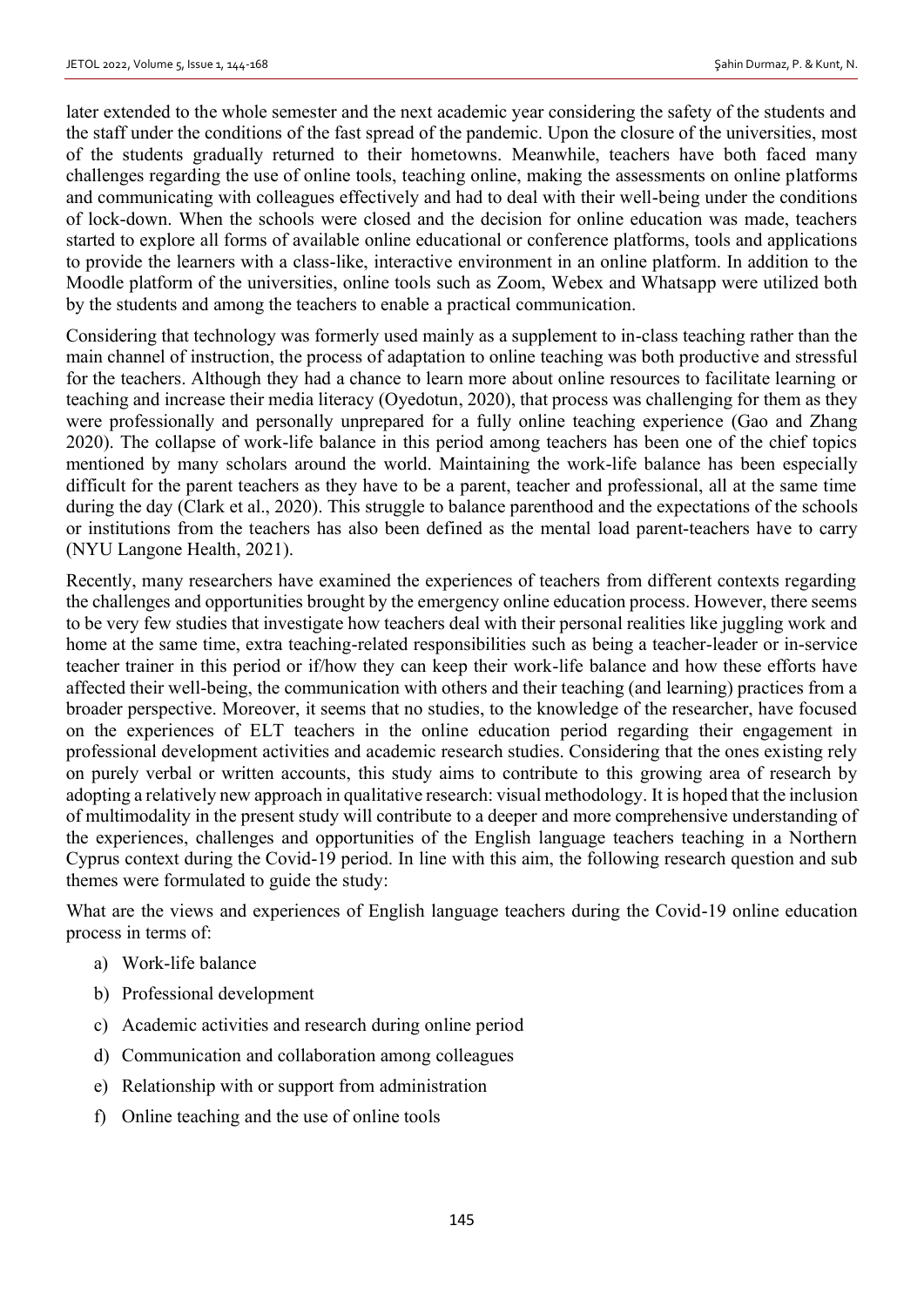## **2. Literature Review**

Since the beginning of the online education process during the pandemic period, many scholars have discussed the possible opportunities and challenges of remote education both from the students' and the teachers' perspective. According to Oyedotun (2020), for example, online education has brought about some benefits such as thrived use of online resources, increased media literacy, the development of blended learning, and enhanced engagement outside the confines of a traditional university classroom. Similarly Vyas and Butakhieo (2020) mentioned the beneficial effects of working from home during the pandemic period on both employers and employees. They state that working from home has been quite advantageous in terms of reduced commuting time, avoiding office politics, using less office space, increased motivation, higher talent retention, job satisfaction, and better productivity (Vyas & Butakhieo, 2020). Conversely, it has been reported that the sudden shift to remote learning caught the universities and the staff off guard as most schools were ill-prepared for such a long and unexpected process. Lack of digital resources (including a practical training or digital tools such as laptops and cameras), reduced student–teacher engagement, slow and extended work due to the remote communication problems, testing-related practices, cybersecurity problems, mental health challenges among teachers and students, and domestic affairs have been mentioned as some of the problems teachers have faced during this period (Oyedotun, 2020). In addition to the teaching-related challenges, the teachers have also had certain difficulties such as trying to manage the blurred line between work and family, distractions, social isolation due to working from home and lock-down policies in the countries (Vyas & Butakhieo, 2020).

Although the literature regarding the experiences of teachers during the COVID-19 period is scant, it can be said that the pandemic period and the new-normal in the educational arena has put a tremendous load on the shoulders of the teachers, alarming high levels of teacher stress and burnout (Sokal et al., 2021). Having looked at the Canadian teachers' attitudes toward change, efficacy, and burnout during the COVID-19 pandemic, Sokal et al. (2020) stated that although increased efficacy for classroom management and increased sense of accomplishment have been observed among the teachers, they also demonstrated increasing exhaustion and cynicism over the first three months of the pandemic as teachers were not convinced enough about the merits of remote teaching. Similar results were reported by Vu et al. (2020) who investigated Vietnamese teachers' perspectives and perceived support during the COVID-19 pandemic. The analysis of the e-survey conducted with 2500 teachers revealed that teachers have had to face various types of financial, physical, and mental struggles due to COVID-19. More specifically, most of the participants stated that they have suffered more from the workload in this period, which has led to stress in their lives (Vu et al., 2020). Failure to maintain the work-life balance due to working from home was also mentioned as one of the key reasons that has led to burnout especially among parent teachers. This situation has been defined as "The mental load that parents carry—for mothers, often disproportionately— ,which eventually leads to resentment, burnout, and frayed patience" by NYU Langone Health (2021). The study conducted by Hermann et al. (2020), for example, revealed that the shift to online learning in the pandemic period intensified the roles of parent-teachers. This result was supported by Kress et al. (2021) who surveyed 7,841 teachers in the United States and reported that 40% of the participants had difficulty in maintaining their work-life balance during the online education process due to their caretaking responsibilities at home.

There are relatively few studies that have focused on how academic teachers in different countries have transitioned to online education during the COVID-19 pandemic. Dolonen et al. (as cited in Damşa et al., 2021) investigated the experiences of 826 academic teachers in Norway after the first semester of pandemic teaching and found that they need support from the colleagues and administration (as well as IT support) because although they managed to adopt new technologies immediately, they still spent more time with teaching preparation and found the learning methods less interactive in the online platforms. A number of studies in Turkey, too, examined the experiences and perceptions of teachers in/towards online education process during the Covid-19 period and reported similar results. Having looked into the views of the teachers from various branches towards the effects of Covid-19 pandemic in the education process in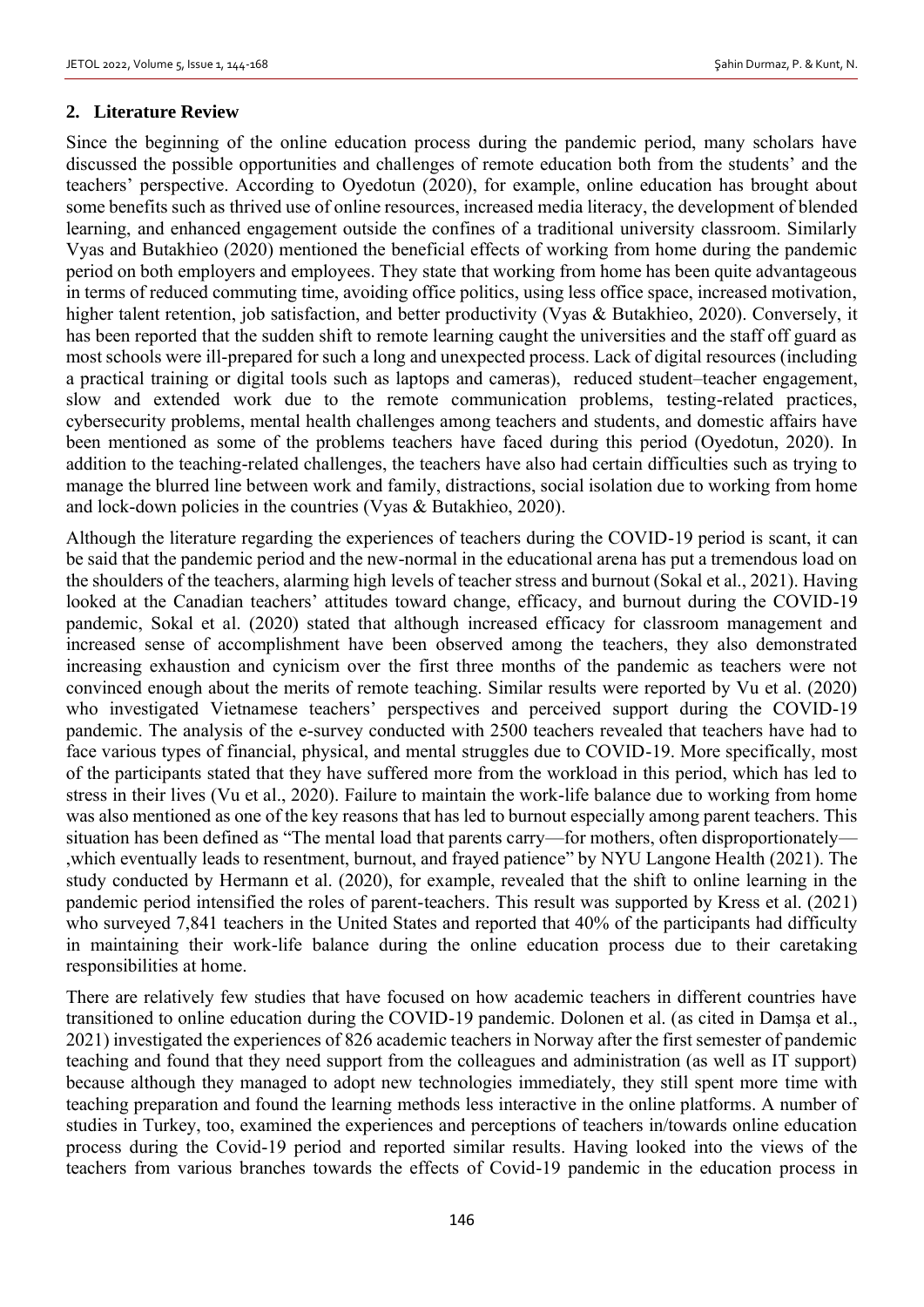Turkey, Karakaya and his colleagues (2020) demonstrated that although the teachers accept that the pandemic process has provided the teachers with positive acquisitions in technology use, awareness and skill development, they still have concerns about health, economy and education. Similar concerns have been voiced by the private university ELT teachers, who stated that even though they maintain their positive attitude towards online teaching, they have experienced a lack of technical equipment for virtual classes, an increase in the workload, and a lack of financial support by the institution (Şener et al., 2020). Similar findings were revealed in a local study conducted by Silman-Karanfil and Can (2021) in the same setting with this study in Northern Cyprus. They stated that although English language teachers in a higher institution had to experience the uncertainty and chaos brought by the COVID-19 period, they saw that struggle as an opportunity to grow.

### **3. Methodology**

### *3.1 Research Design*

The aim of this small scale research study was to investigate the experiences of English language teachers working at the tertiary level during the online education process in the Covid-19 pandemic period. This objective makes this study a qualitative one because as Creswell (2007) stated, it entails "inquiring into the meaning individuals or groups ascribe to a social or human problem" (p. 37). Moreover, achieving the aims of this study requires an in-depth analysis of the data including organizing, accounting for and explaining the data; in short "making sense of the data in terms of the participants' descriptions of situations" (Cohen et al., 2007, p. 461); therefore, this study adopted a qualitative perspective of data collection. More specifically, this research study can be considered as a case study as it intends to look into the complex nature of the teacher experiences in the pandemic period based on the specific contextual factors (Harrison et al., 2017).

Qualitative researchers who want to look at a complex phenomenon from different perspectives may need to use more than one method to collect data. In line with its aim, this research study adopted the multimodal approach, mainly visual methodology. Visual methods are generally used to enhance the richness of the data evoking deep emotions, memories and ideas (Pain, 2012). The use of digital photography and images, for example, enables people to capture and reflect on their emotions through a visual tool (Marin & Roldan, 2010). Also called as photo elicitation technique or auto-photography, using photography in research studies can be considered as a metaphor study, too. Black (1954) argues that a metaphor acts as a lens or a filter, through which the new reality is viewed and understood. When metaphors are combined with the visual aids such as photography, they offer "a means to build and explore non-linear relationships between individuals and ideas using polymodal hypertextualities" (Loveless & Griffith, 2013, p. 395). Therefore, the inclusion of multimodality in the present study was intended to provide a more comprehensive understanding into the experiences of English language teachers teaching at the tertiary level in a Northern Cyprus context in the pandemic period.

### *3.2.Research Setting*

This research study was conducted in the Northern Cyprus branch of a prestigious public university in Turkey. The medium of instruction is English in this institution, so the students have to prove their English proficiency before they start their undergraduate studies. When the students cannot pass the proficiency exam prepared and administered by the university or provide an equivalent result from the widelyrecognized standardized English tests such as TOEFL or IELTS, they need to attend a one-year intensive English program that focuses on grammar, reading, listening and writing in The English Preparatory Program (EPP), a unit in the School of Foreign Languages. In this preparatory program, the students are equipped with the necessary skills to follow their undergraduate studies in English easily.

When the students pass the proficiency exam, they have to take the compulsory English courses (ENGL 101 Development of Reading and Writing Skills I, ENGL 102 Development of Reading and Writing Skills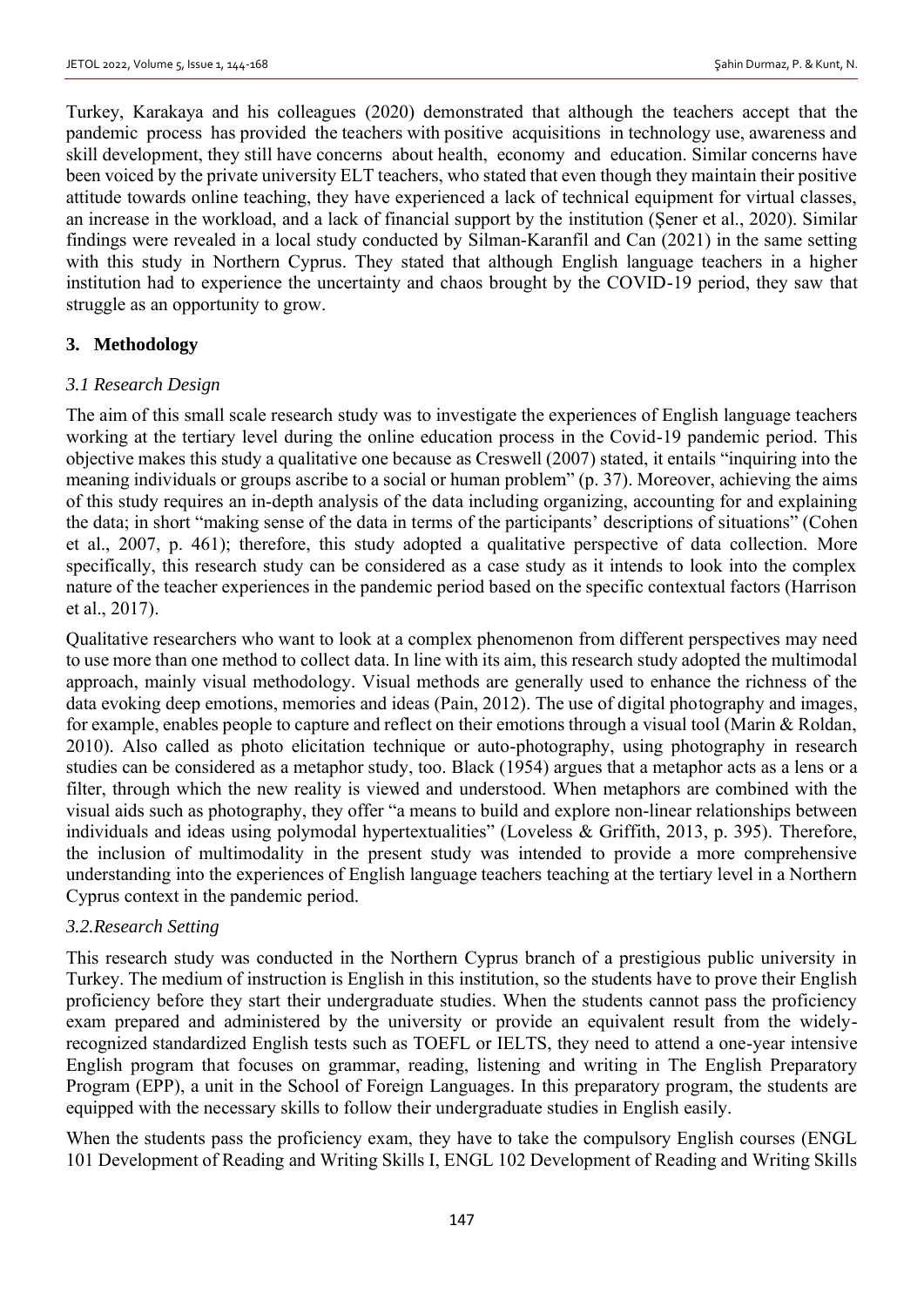II, ENGL 211 Academic Oral Presentation Skills, ENGL 311 Advanced Communication Skills) for undergraduate students offered by the Modern Languages Program (MLP), the other unit in the School of Foreign Languages. These courses are designed to improve the students' reading, writing and presentation skills further building up on the work of The English Preparatory Program. Other aims of the Modern Languages Program are to ensure that learners can actively apply these skills in post-graduate activities or international contexts, and to raise ethical, innovative, inquisitive, communicative, and creative individuals capable of solving problems objectively, constructively, and critically.

During the Covid-19 pandemic period, along with others, this institution, too, switched to remote learning and started to present the educational content in online platforms. Although the materials, curriculum, and assessment tools were coming from the main campus in Turkey until the pandemic period, since the learner profiles and the expectations of the staff of both programs are quite different, the EPP in Northern Cyprus decided to follow a different path in 2020-2021 academic year, which means it would not follow the exact curriculum and materials with the main campus during the distance learning process.

The platforms used can be divided into two groups as online conferencing tools and online teaching & learning tools. As for the online conferencing tools, both programs have used Zoom and Webex for the synchronous lessons. Webex was adopted as the official online platform by the School of Foreign Languages to administer online quizzes or exams and to have the online lessons, but some instructors used both platforms interchangeable according the facilities they offer. In addition to the online meeting tools, In the Modern Languages Program, the online version of the book "Q Skills" has been used to provide the students of the ENGL 101 Development of Reading and Writing Skills I course with a blended learning experience with activities that include video, vocabulary, grammar and skills practice, grammar and vocabulary games or online discussion boards. In the English Preparatory Program, on the other hand, Off2Class, which is an online tool that comprises teacher-led online ESL lesson content, was used as the main curriculum content. In order to support the curriculum in terms of reading, grammar and writing, the online tools called ReadTheory and Quill were also integrated into the program.

### *3.3. Participants*

The participants of the present study were chosen on the basis of non-probability sampling because they were chosen among the teachers who shared some important experiences relevant to the study to conduct an in-depth analysis (Cohen et al., 2007). Seven participants, both from MLP (Modern Languages Program) and EPP (English Preparatory Program) took part in the study. The teaching experience of the participants ranged between 6 and 20 years. Six participants were female and only one male took part in the study. Three of these participants were married, and they were parent teachers, who were dealing with their kids at home during the day since the schools were closed due to the pandemic period. One of the participants was the teacher trainer, who was responsible for preparing and implementing teacher development activities for the in-service teachers. Three teachers had administrative duties such as course designing and taking care of student affairs in the program. Another participant was the director of the School of Foreign Languages, who was responsible for supervising the teaching-related activities in both programs mediating between the higher administration and the teachers and two participants were actively pursuing their academic careers. Bearing the ethical issues in mind, the participants were assigned pseudonyms and they will generally be referred as "s/he" in order to maintain anonymity. The brief overview of the participant profile can be seen in the table below.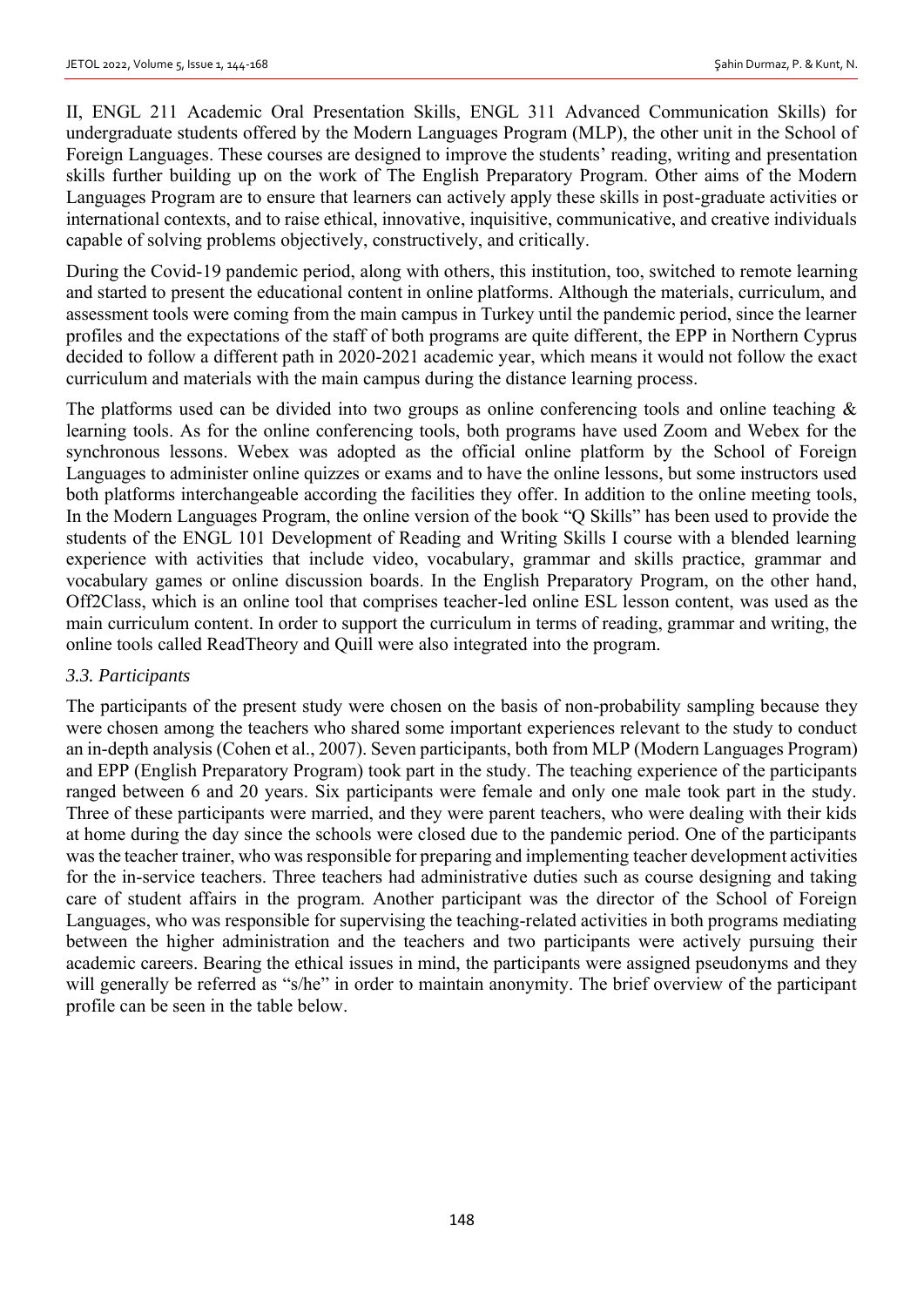#### **Table 1.**

The participant profiles

| Participants   | Age | Gender | Marital       | Teaching           | Educational     | Administrative<br>Professional<br>&        |
|----------------|-----|--------|---------------|--------------------|-----------------|--------------------------------------------|
|                |     |        | <b>Status</b> | Experience (years) | Degree          | Roles                                      |
| P <sub>1</sub> | 41  | F      | M             | 16                 | MA              | Course Leader                              |
| P <sub>2</sub> | 41  | F      | M             | 18                 | PhD             | School of Foreign<br>Languages<br>Director |
| P <sub>3</sub> | 50  | F      | S             | 29                 | MA in progress  | In-service Teacher Trainer                 |
| <b>P4</b>      | 29  | F      | S             | 6                  | PhD in progress | None                                       |
| P <sub>5</sub> | 51  | M      | S             | 30                 | PhD in progress | Administrative & Student Affairs<br>Unit   |
| P <sub>6</sub> | 31  | F      | S             | 8.5                | MA in progress  | None                                       |
| P7             | 38  | F      | M             | 13                 | BA              | None                                       |

### *3.4. Data Collection Tools*

As part of the data collection process, the participants were asked to complete a demographic info survey and the "Auto-photography" task (see Appendix 1), which was adapted by the researcher from "Picture This Project" developed by Hamilton (2016). In this task, the participants were supposed to use photos and words to define, through their eyes and in their own words, their perceptions and experiences in the remote learning and teaching process during the Covid-19 pandemic period. More specifically, in this task, the participants were presented six themes (work-life balance, professional development, academic activities and research, collaboration and communication among colleagues, relationship with the administration, and online teaching) among which they choose four to reflect on. After choosing the themes, they were required to take a picture that, for them, summarizes the whole idea of each topic chosen. Due to ethical concerns and principles of consent, participants were asked to avoid taking pictures of others. These photos were also accompanied by the short written abstracts (120-150 words per abstract) in which they described and discussed the image reflected their ideas or experiences related to that specific theme.

In addition to the auto-photography task, focus group interviews were conducted in order to collect data

in a more detailed way. More specifically, the researcher showed some of the pictures to the participants to collect further data and asked for clarification or more details based on the abstracts accompanying the pictures. The data obtained via the interviews were particularly useful in this study as they provided indepth insights on participants' attitudes, thoughts, experiences, and needs regarding the online education process they have been involved in for about a year (Dörnyei, 2007).

### *3.5. Data Collection and Analysis*

The participants were contacted via e-mail and asked to complete the auto-photography task in two weeks. They were also informed that the researcher may invite them for an interview to discuss their experiences further. The collected data from the task was exposed to content analysis as the aim was to analyze the written and visual data by summarizing and reporting the main content to make valid inferences about the message given in the data, the sender of the message, the audience, and the social context in which the message is created (Beach et al, 2009; Cohen et al., 2007; Weber, 1990). In line with this aim, the research analyzed the completed tasks and reflections of the teachers to identify the words used to describe the themes from their perspectives, as captured through digital images, as well as the ways in which participants wrote about, discussed, and reflected on their ideas on the themes provided with them. In this phase, to have a deeper understanding into the issues, word choices in the expressions related to the themes were investigated as the word choices might show how the author feels about that specific theme and they can reveal the author's tone or attitude (Taylor, 2019). More specifically, the participants' photos were examined along with the abstracts accompanying the visuals. Open or inductive coding was applied in data analysis, which means the researcher initially analyzed and coded the data based on the visual and textual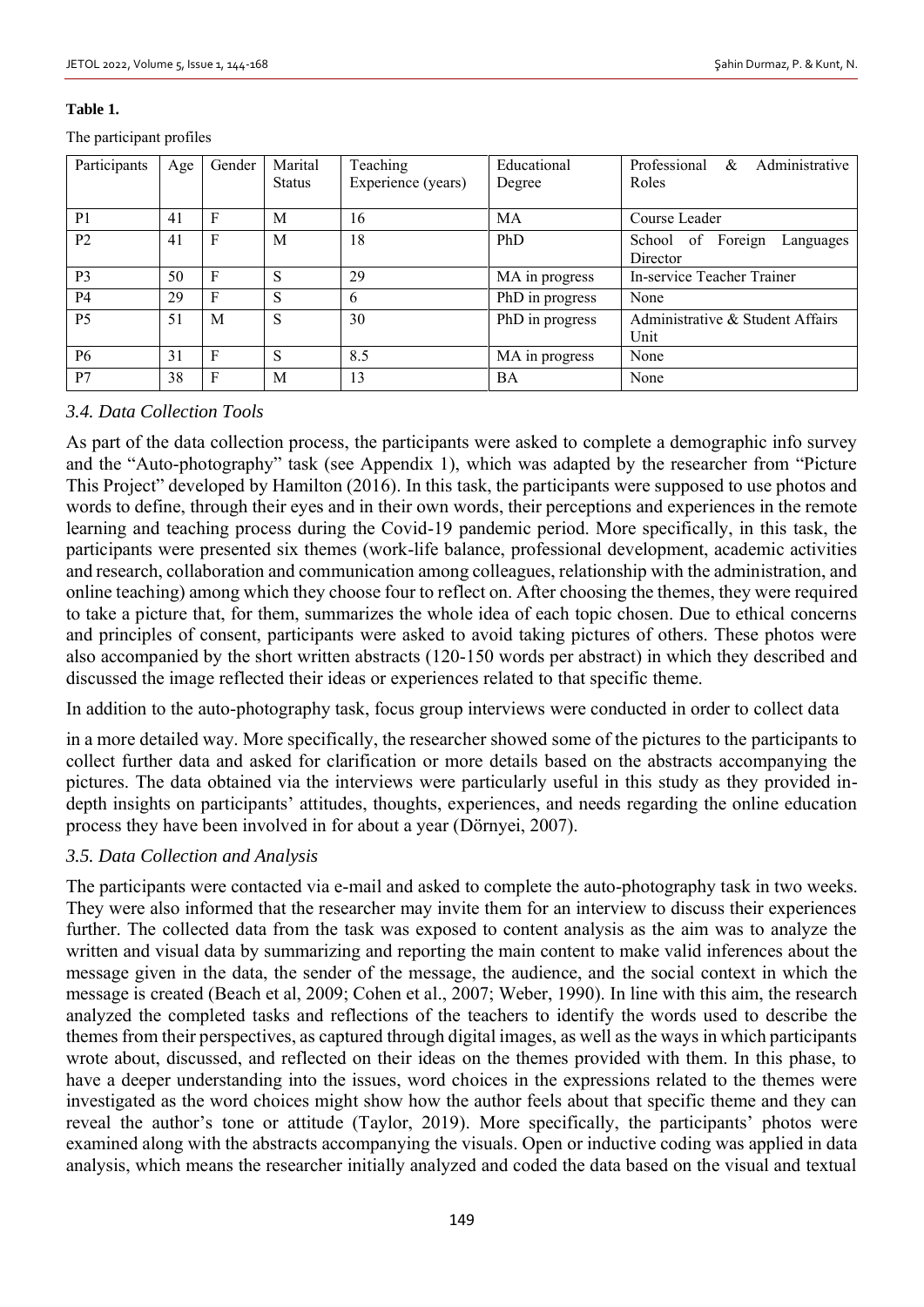metaphors used by the participants and the ideas meant with those metaphors (Creswell, 2008). After the initial coding, the researcher reread the data and applied the codes using constant comparing and contrasting approach. Additional codes were created when the existing ones did not match some of the ideas presented. This was repeated until all the data were compared, coded and grouped according to similar concepts and ideas (Strauss&Corbin, 1998).

For the focus group interviews, the participants who share similar characteristics (having a child, having extra teaching-related responsibilities, teaching experience) and mention similar points in the task were grouped together. Since there were coronavirus precautions on campus, the participants were contacted and interviewed via online platforms on two different days. The interviews were conducted in English in order to avoid any loss in meaning during the translation process. They were video-recorded so as not to lose any data upon getting the consent of the participants. Each interview took approximately an hour. During the interview, the researcher asked some follow-up questions to enable further exploration of the themes in the task and clarify any unclear points mentioned by the teachers in their abstracts. Upon the permission of the participants, the researcher showed some of the pictures taken by the participants during the interview so that the participants can inspire each other.

In order to ensure the validity of the present study, the researcher exploited certain strategies such as using more than one method in the data collection and analysis process and thick description of the setting and the participants (Bashir et al., 2008; Creswell & Miller, 2010). The use of these strategies enabled the researcher to get a wider perspective into the situation and ensure the correctness of the findings as the researcher's aim was to help the readers to decide if the findings of the study are applicable to other contexts. The researcher employed certain strategies to enhance the reliability of the study, too. Firstly, no biased questions were asked to the participants during the interview. Then, after the data were transcribed, coded and categorized into groups, the results were shared with another researcher to be checked from a different perspective. Ethics were ensured and maintained throughout the study. First of all, the researcher applied to the Scientific Research Ethics Committee of the university to get permission to collect data from the teachers. Upon taking the approval from the committee, the participants were informed about the aims of the study and the researcher made sure that the participants voluntarily took part in the study. Moreover, in order to ensure the anonymity of the participants, the researcher avoided using any information that might be traced to the identity of the participants in the study.

### **4. Results**

The examination process of the symbolic digital images English language teachers took and shared, the accompanying reflections and transcripts of two focus group interviews showed that the teachers who took part in the study had different and shared perspectives and experiences regarding the online education process Covid-19 period. In this section of the paper, the findings of the study are presented in six themes, mainly as (1) work-life balance, (2) professional development, (3) academic activities and research during the online period, (4) communication and collaboration among colleagues, (5) relationship with or support from the administration, and (6) online teaching or the use of online tools.

### *4.1. Work-life Balance*

A common view among the participants related to work-life balance was how imbalanced their lives became due to working from home. For the teachers, the reason for this imbalance was wearing too many hats; in other words, having too many responsibilities at the same time. They stated that they have been trying to be a teacher and work from home, deal with the house chores, take care of the kids at home, get into and follow a routine and stay sane all the same time, which has led to burnout from time to time for them. The picture P7 shared for the study (Fig. 1) and her/his reflection on the topic summarizes what teachers have experienced during this period: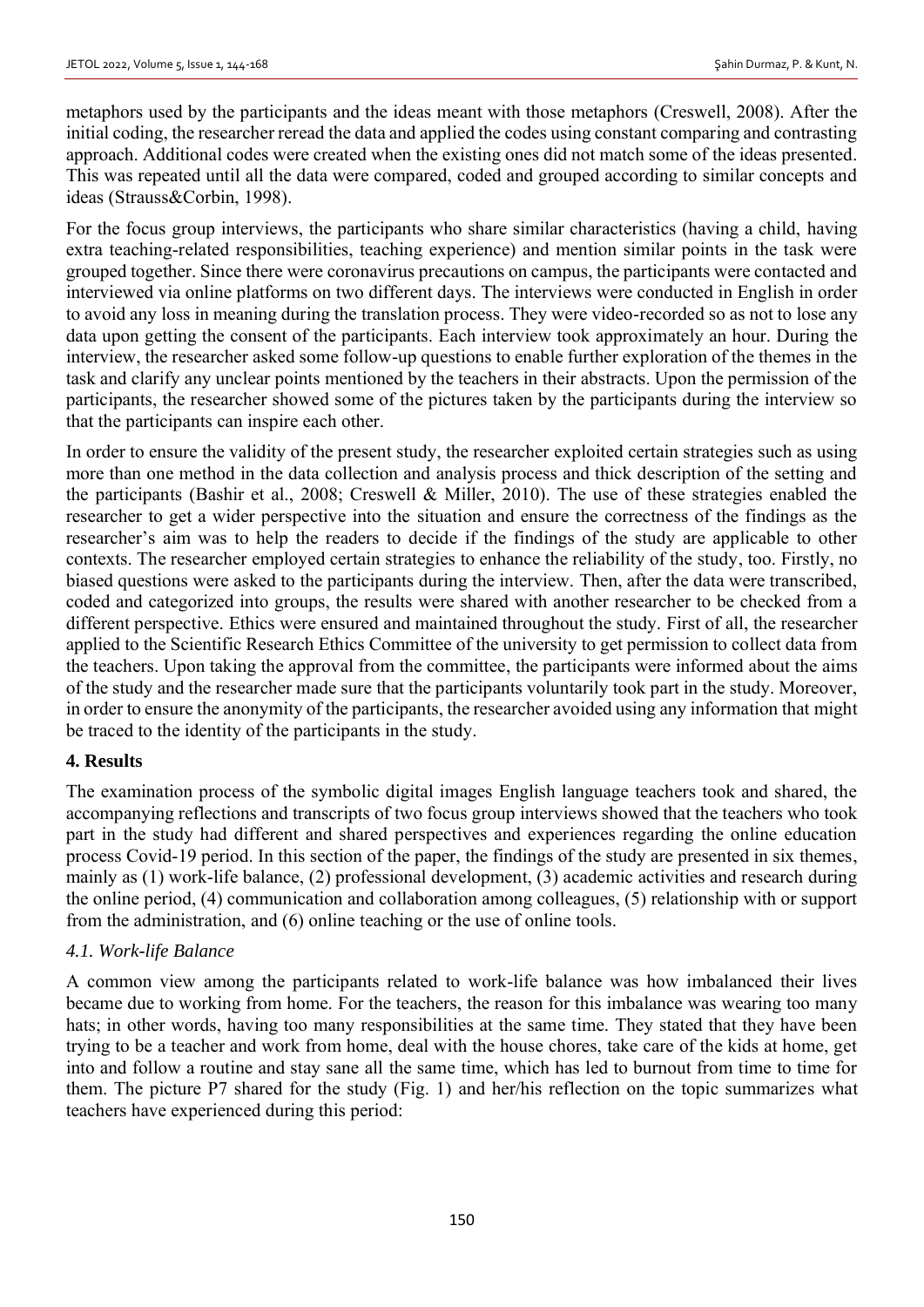

Fig.1. "A hero with too many hats" P7.

"I took this photo because I believe it describes how I feel during these unfortunate times. Each hat describes a role of mine, and the ninja in the middle shows how much of a hero I have to be to deal with all of the responsibilities at the same time." (P7)

It can be seen in the excerpt that the teacher feels the challenge to deal with all the responsibilities s/he has been faced with in this period. Surrounded by work or home-related duties, s/he is quite concerned that s/he will fail at some point as s/he thinks that s/he has to be a hero to manage all these. P1 shared a similar concern and a reason for the imbalance teachers experience. As a working mother, she focused on the blurred lines between family life and work duties nowadays as the main reason for the difficulties in balancing work and life:

> "I think what makes things so complicated and challenging is about the boundaries; we don't have any anymore. They are all blurred and mixed together. You can't leave work at work and go home. So, we have meetings in the evening, or we have e-mails to answer all the time. Students can e-mail you anytime! Home is your office now, but you have a family to care of, too." (P1)

The most salient experiences that show how work and life have mixed focused on how teachers were dealing with the school and teaching-related duties at home as a 24/7 job. Most of the participants stated that they work at least 14-15 hours a day answering student e-mails or Whatsapp messages from colleagues, getting prepared for the lessons, and giving feedback to the students. Since they work on school-related issues more than usual, they "end up doing house chores between lessons, or answering urgent student, colleague, or admin e-mails and WhatsApp messages while cooking or even getting ready for bed late at night" (P3).

The reason for this chaos in the teachers' personal lives was given as the unknown nature of the online teaching period, especially at the beginning. Since teachers had had no such experience beforehand, they did not know how to face the new duties and responsibilities in the right way. However, interestingly, despite this uncertainty mentioned as the main source of challenges, the majority of the participants stated that they were quite optimistic and excited about the online education process at the very beginning, right before the emergency remote teaching period started on 16 March 2020. To explain how things have changed so far for the teachers, especially the ones who were relieved when the decision for the online education was made, P4 used the picture of a sagging chair and reported: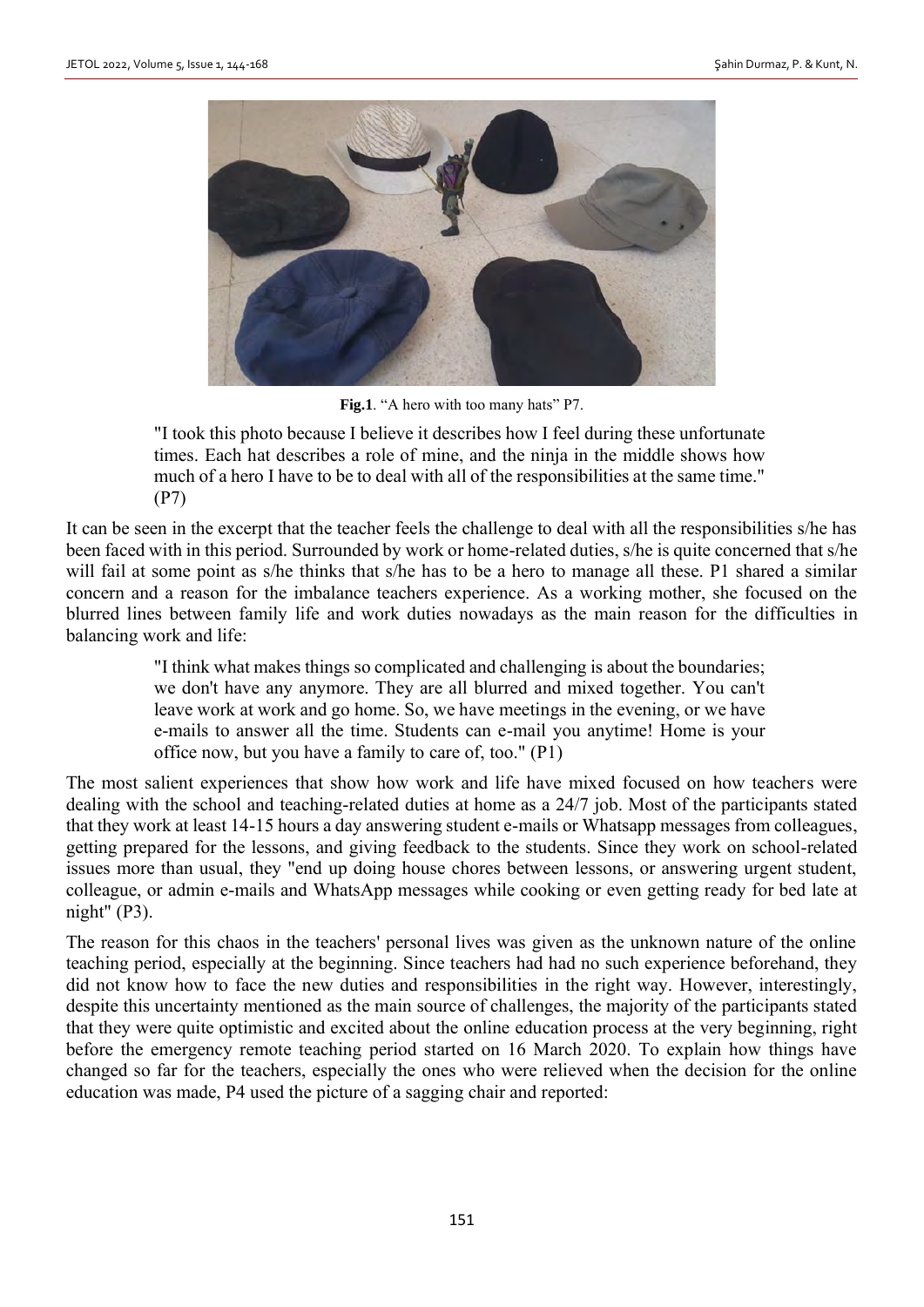

Fig.2. "Pain in the ass" (P4)

"Working from home was something we had been seeing in our coursebooks and I was like "Wow, look at these people! How flexible they are. It must be really nice to work like this…" Although the idea of "flexibility" and "working from your happy place" sounded quite charming at the beginning, I later realized that it was only the honeymoon stage. Similar to the feeling you get when you sit on a comfy chair, you get the sense of comfort and flexibility only at the beginning. Then, with all the tensions, difficulties, challenges, the unknown and the uncontrollable, you lose the sense of work-life balance and it turns into a real trouble, or pain in the ass" (P4).

The picture and the accompanying abstract show that although teachers idealized working from at the beginning, the situation did not turn out as they imagined it to be. As pointed out by other participants, too, they used to dream about working from home-office thinking that they would work in the comfort of their home, concentrate better, and have the chance to arrange work time flexibly, but happened in real life was described as a nightmare by P1.

The conditions were especially difficult for the teachers who had little children at home. After the schools were closed due to the Covid-19 measures, the children could not go to school, and they started to receive online education in front of the computers at home. That meant for some teachers to keep an eye on their children even when they are actively teaching a class. Although these parent-teachers had found a balance to be efficient and happy both at work and home under normal circumstances, during face-to-face education, wearing one hat at a time leaving home-related duties at home and work-related responsibilities at the workplace, they lost that balance when the pandemic started, and they had to work from home with the kids getting education online. One of the teachers explained what she has experienced regarding this issue in her abstract as:

> "Especially after my son's school was shut, I honestly didn't know what to do and it was very frustrating because suddenly, I was everything: a mother, a housewife and a teacher… I not only have to meet his basic needs like food but also have to make sure he is participating in his lessons and keeping track, which is another difficulty because he has to be convinced every day… in these circumstances, it is not possible to have the right balance between work and life at home because there is no routine and anything is likely to happen in the house, so you cannot switch off and be one of the roles; you are always all of them at once." (P7)

The duties of having a child at home while working as a teacher during the online period doubled when the teacher has certain administrative or extra teaching-related responsibilities. Considering that having such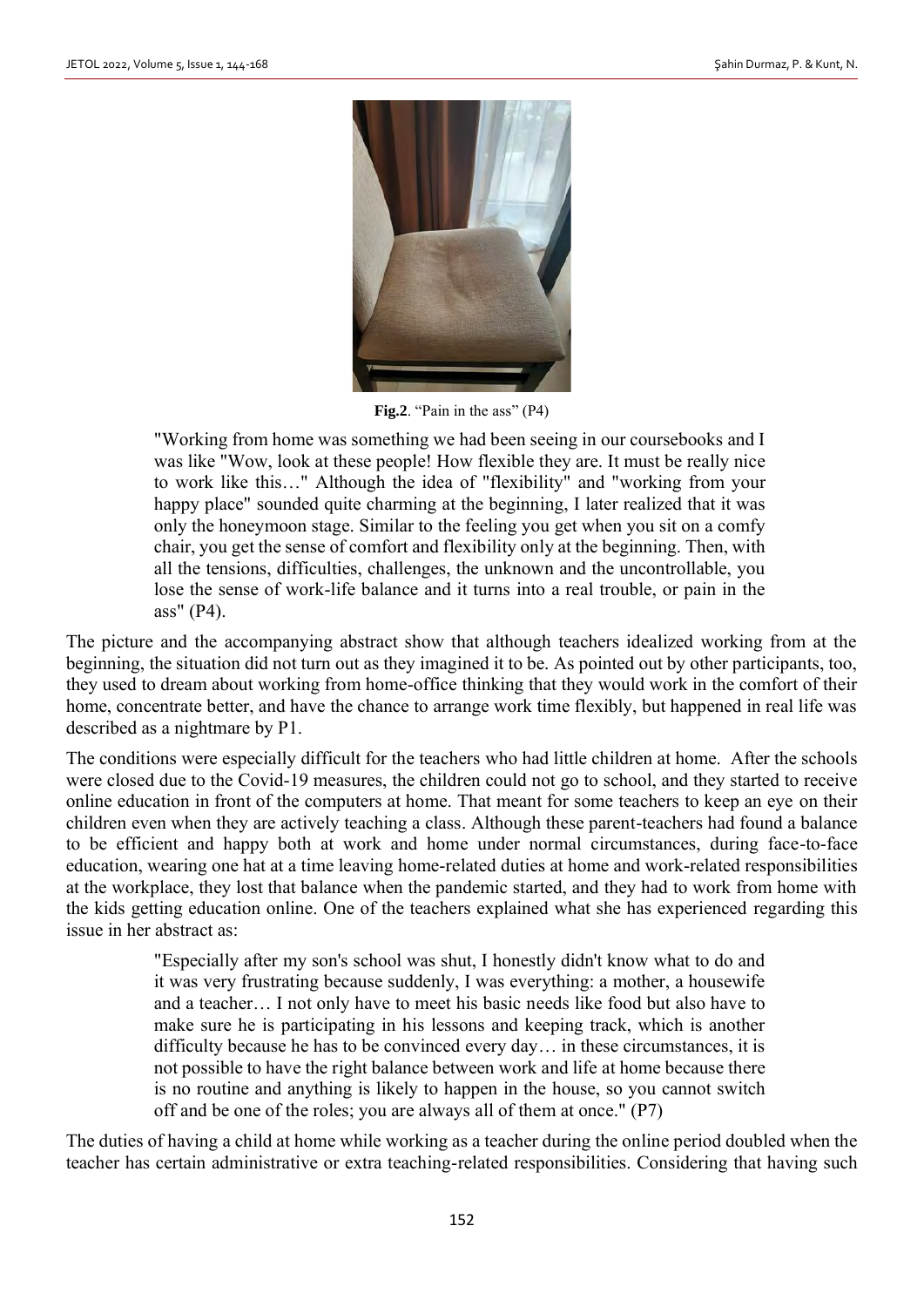responsibilities is difficult enough even in face-to-face education, it is not surprising that teachers feel drained trying to manage the time to work things out both for work and for family or home. The metaphoric image of a derailed train below in Figure 3 and the abstract that accompanied it shows how a parent-teacher with administrative duties at school has been feeling during this period:



**Fig.3**. "Derailed" (P.2)

"My life is derailed! I chose this picture as it describes how I feel. The pandemic hit me hard. I've lost balance, and I'm not on track.... I am a parent 24/7; I am at work 24/7 and a wife 24/7: I attend a meeting while cooking dinner, I resolve family issues while texting about work, I tell my child off for watching too much TV, while I'm making an important decision about work and my phone rings while I'm on holiday with my family." (P2)

Although one of the participants mentioned that things are not as complicated as the time of emergency remote teaching thanks to the experience teachers have had and more structured practices, many others reported their on-going frustration with online education, stating that they are half of everything, but not fully successful at any.

### *4.2. Professional Development*

Opinions and experiences differed among the participants as to the professional development of English language teachers during the online education process. While some of the participants focused on the opportunities and growth points, others mentioned the challenges. The opportunities stated by the participants included improving soft skills such as empathy and the abundance of professional development opportunities online. To start with a broader perspective into the opportunities brought by the online education period, one of the participants pointed out that the challenge of teaching online actually made this process an opportunity for professional development. Using the picture of a shadow that made the person look taller, s/he metaphorically referred to how much people can grow even the source of light in their lives, in this case, their routines or what makes them successful under normal circumstances, is taken away from them because they eventually end up trying to find new ways to sort things out. This is explained in the participant's excerpt as follows: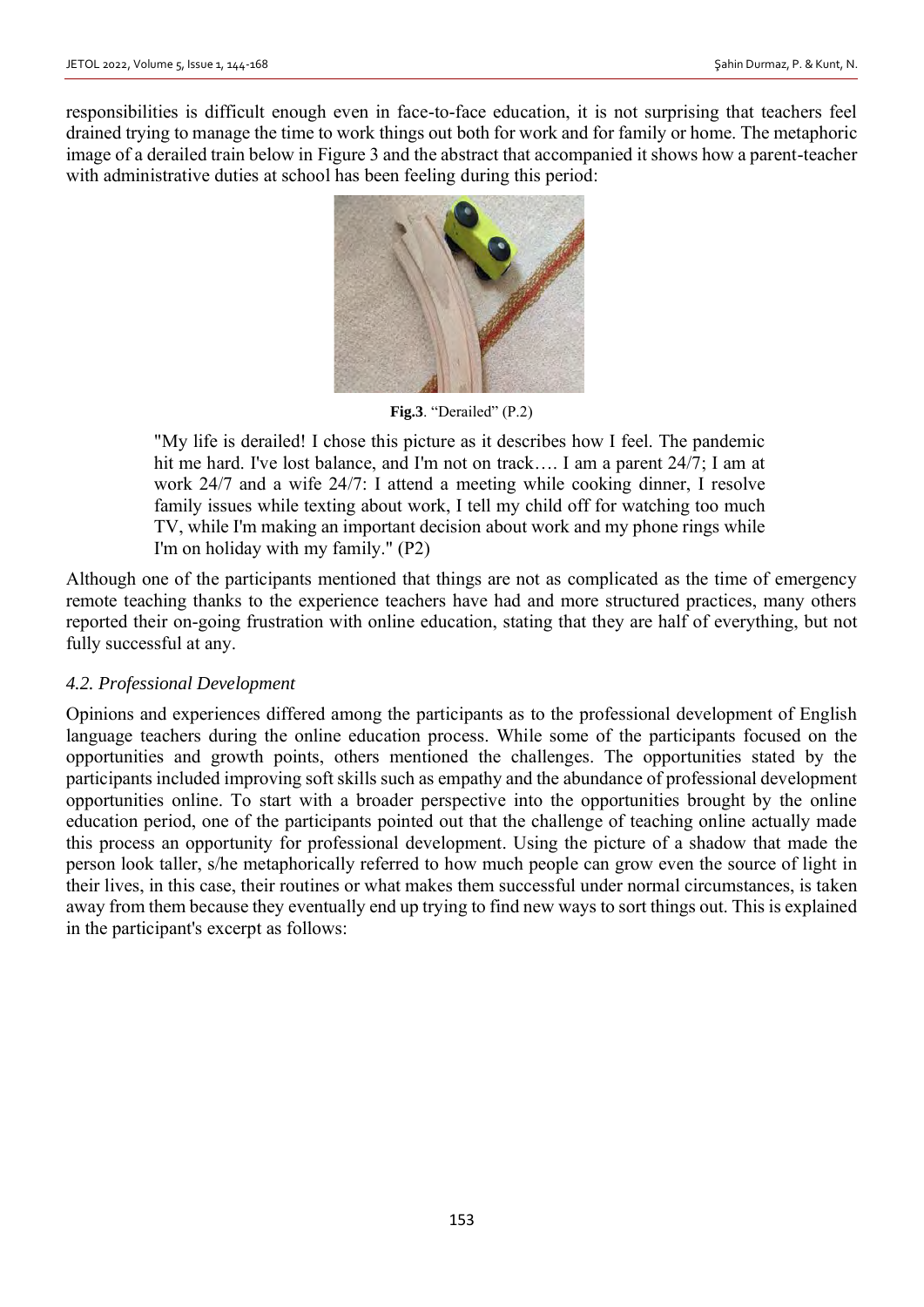

**Fig.4**. "As the heat declines, the shadow grows" (P5)

"The idea is that when you face challenges, you grow more. We are generally fed by the sun's energy, but when it starts to go down, I mean when things go wrong for us, we actually grow as in the picture. Suddenly, we had to face the challenge of online education, and we had to find new ways of teaching, new ways of testing, and this leads to professional development. This is professional development for me. When everything is alright, we don't feel the need to grow; you need to face some difficulties."

This idea was further supported by another participant who focused on the professional development activities, conferences, courses, certificate programs, or training options available online for teachers all around the world. The photograph presented in Figure 5 was used by this participant to represent the abundance of the opportunities for professional development of the teachers. The abstract that accompanies the picture shows that it is not only about the variety or the abundance of these opportunities but also about flexibility and convenience.



**Fig.5.** "Opportunities for improvement" (P7)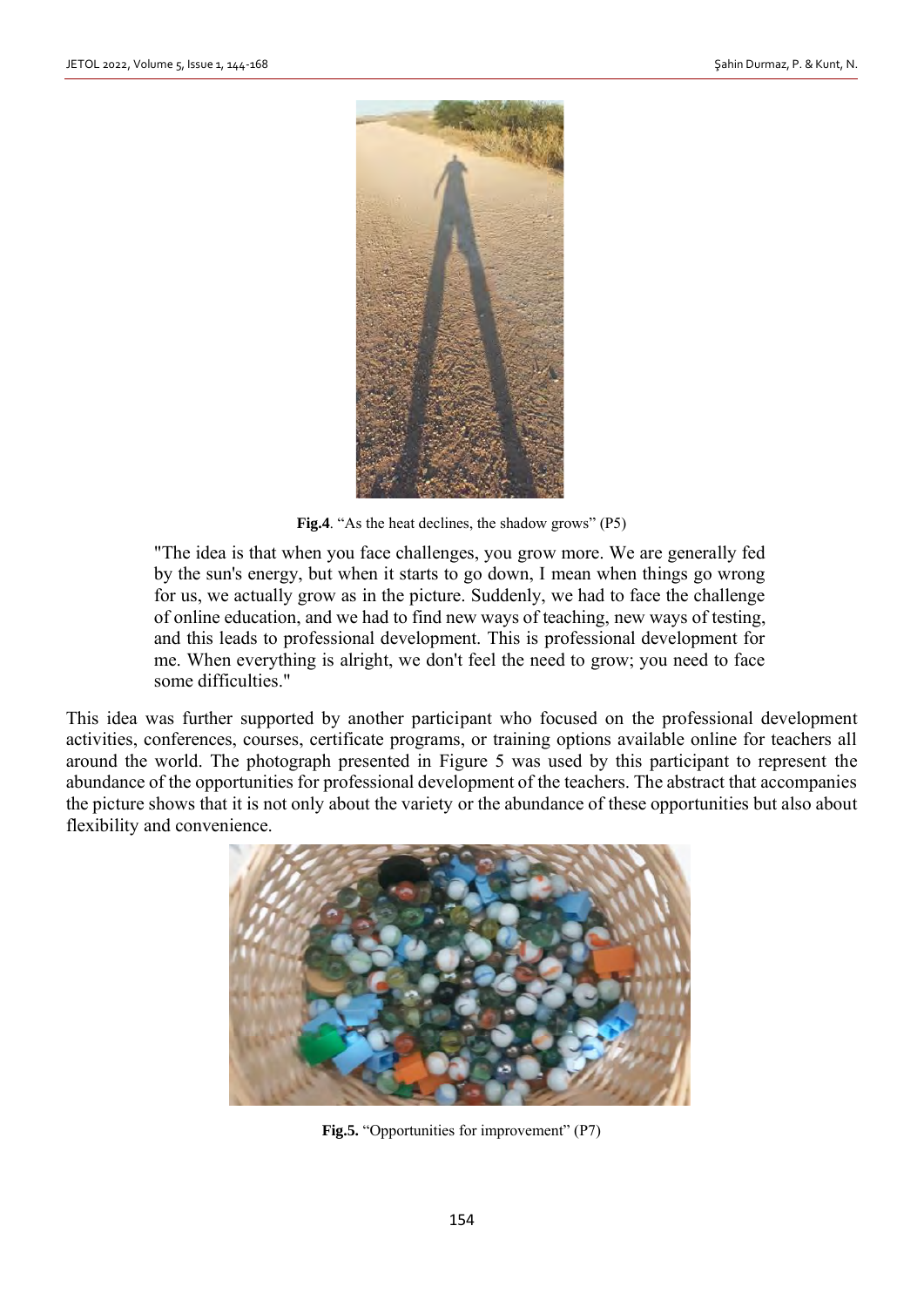"These marbles and legos show how much variety and opportunities we had to improve ourselves and develop professionally…Since we cannot travel and we do not need to go to school, as long as it doesn't coincide with our lessons, we have the opportunity to join a course or a seminar from home at a suitable time for us… I didn't have to arrange everything and leave the house or make sure my passport is valid. All I had to do was to open my laptop and join a Zoom session."

Apart from the opportunities available online, improving the soft skills as part of professional development was also touched upon by some participants. They stated that since they go through the same challenges with the students, including work-life balance, health issues, and psychological problems, they feel more empathetic towards the students, affecting their teacher-student relationship positively. This was reflected by P4 as follows:

During this period, I have started to be able to sense and empathise with students more than ever. By paying much more attention to their realities (physical/ emotional health, feelings, ideas, preferences, attitudes and opportunities/ challenges -economic, psychological, social, cultural etc.-), I feel that I have been growing into a more empathetic, understanding and mindful person and teacher. (P4)

Despite the opportunities mentioned by some of the participants, there were also some teachers who stated their frustrations, reservations, and concerns related to their professional development during the online period. The in-service teacher trainer who took part in this study, for example, reported that s/he also had difficulties, especially during the emergency remote education, because s/he was both the one who was expected to offer support to the teachers and the one who needed help as a teacher. Having been under constant pressure by the administration to do something to help the teachers, s/he conducted a needsanalysis with the teachers to understand what they expected from the PDU during this process, sent questionnaires, held share-care sessions, and had many meetings both with the teachers and the administration. However, s/he said that s/he felt frustrated as what s/he had done was not appreciated by the teachers. The picture s/he shared along with her/his reflections explains how hard s/he tried to "get in" the teachers' professional development territory to support them as a teacher trainer.



**Fig.6**. "Let me in" (P3)

"Neither the shock of switching to online teaching, nor the responsibility of having to provide support challenged me as much as the resistance from teachers to developmental activities. Just like the cat in the picture, we were trying to get in, and we felt a bit frustrated."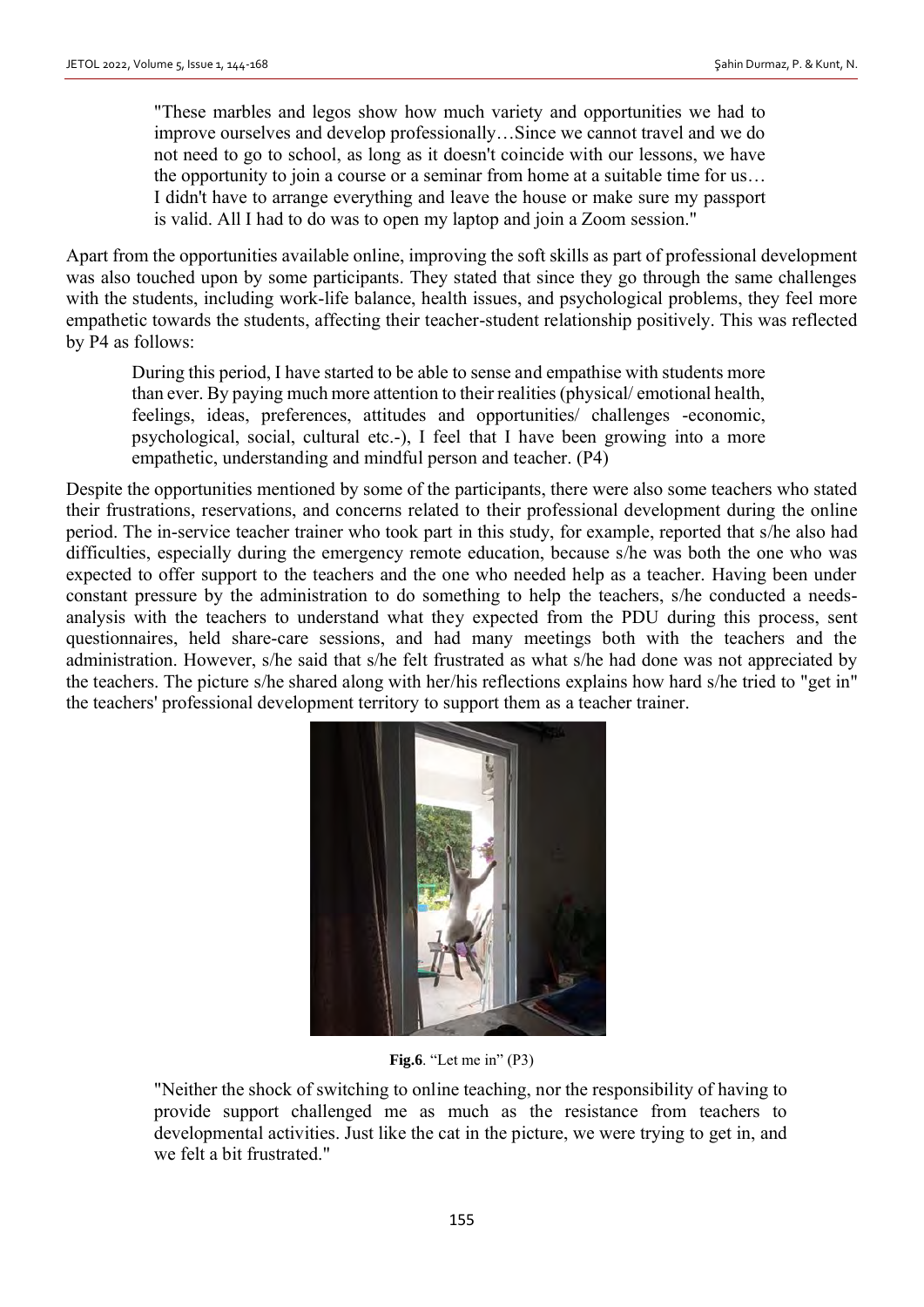In addition to the frustrations, lack of time and energy was also mentioned by one of the teachers when asked about professional development during the online education process. S/he reported that the increased workload and the screen fatigue were already tiresome for her/him, and s/he needed to spare the time left for her/his family or her/his well-being. S/he said:

> "Who has the time for professional development anyway? Even if I have the time, I wouldn't like to spare it for more online activities because I really need to stay sane. We need some space away from the screen. Yes, we have a lot of opportunities, but do I want to use those? Well, not now."

### *4.3. Academic Activities and Research*

Regarding the academic activities during the online education process, there were both positive views or experiences and the challenges mentioned by the participants. Starting with the opportunities or benefits, one of the participants stated similar ideas with the ones mentioned in the previous theme. S/he said that thanks to online education in the Covid-19 pandemic period, new research areas became available, especially in the field of online education (tools, testing, teaching). Moreover, many universities around the world gave access to their resources for those who want to do research, and lots of online conferences, which the teachers would not have been able to attend under normal circumstances, have been held. Therefore, s/he used the picture of a pomegranate to metaphorically refer to the plenitude of the opportunities offered to the researchers or teachers trying to pursue their academic activities.



**Fig.7.** "The Good Red" (P5)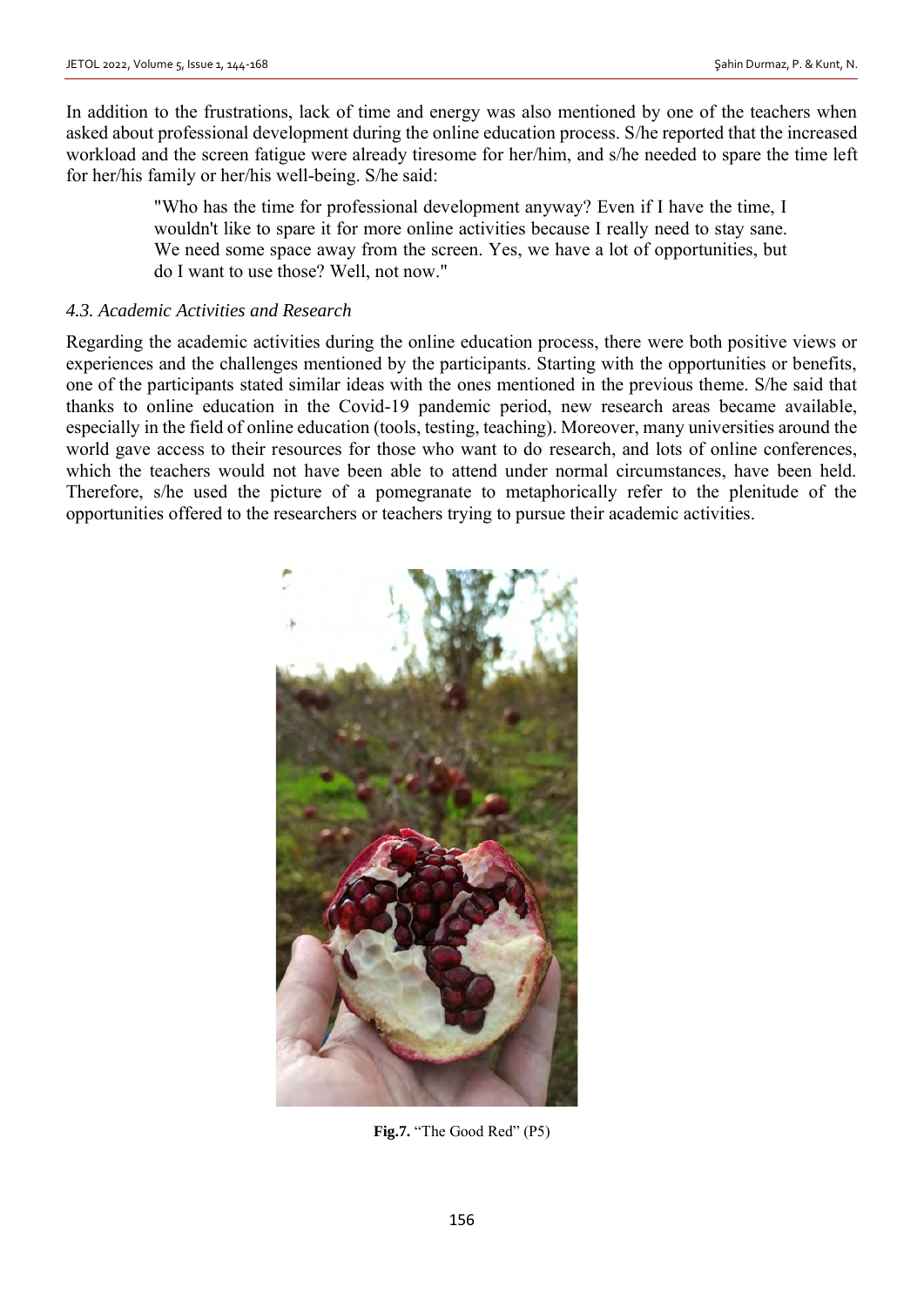Similar positive views were shared by P4, who was following her/his PhD studies during this period. S/he indicated that she felt lucky taking her PhD courses online without commuting to another university, one or two hours away from where she lives. On the other hand, another participant, who was trying to finish her MA thesis, stated that since the beginning of the pandemic period, s/he had faced many challenges such as difficulties in collecting data, loss of motivation, and increased workload interfering with the academic studies. Considering the experiences s/he has had as a researcher during this process, s/he used the photograph of wilted flowers to show how s/he has been feeling lately and explained her/his emotions as follows:



Fig.8. "Fading like a flower" (P6)

"Before this period, I believe I was more motivated and energetic to focus on my research and improve myself just like the flowers starting to bloom and grow. However, because of some factors such as the increase in the workload, lack of motivation among students as well as some other concerns related to the pandemic, I think carrying out academic activities and research has been very challenging, tiring and emotionally draining. "(P6)

The P1 shared similar experiences. S/he reported that right before the Emergency Remote Education period started, s/he had been getting ready for a visit to Turkey to take the Academic Personnel and Graduate Education Exam (aka ALES), which was necessary for her/him as a Turkish citizen to apply for a PhD program in Northern Cyprus. However, due to the travel restrictions, s/he couldn't sit the exam and naturally could not apply for the PhD program. S/he explained how hard s/he tried to do something to sort it out, but her/his efforts were in vain in the excerpt below:

> "What I was asking for was a special treatment due to the conditions. I even went to the embassy to talk to the representative of Turkey for education. They just sent me away."

In the focus group interview, another participant agreed that under unexpected circumstances, the educational policies should be implemented accordingly and considered this situation unfair to the ones who want to pursue their educational rights, which was regarded as a complete flaw in governmental educational policy (P2).

A striking suggestion made by one of the participants (P2) was "leaving a mark" for future generations by engaging in academic activities. By academic activities, what was meant by the P2 here was documenting whatever experience, concern, achievement, or failure we have had in this online education process. S/he stated that having this in mind, s/he conducted a study on teachers' perspectives towards the online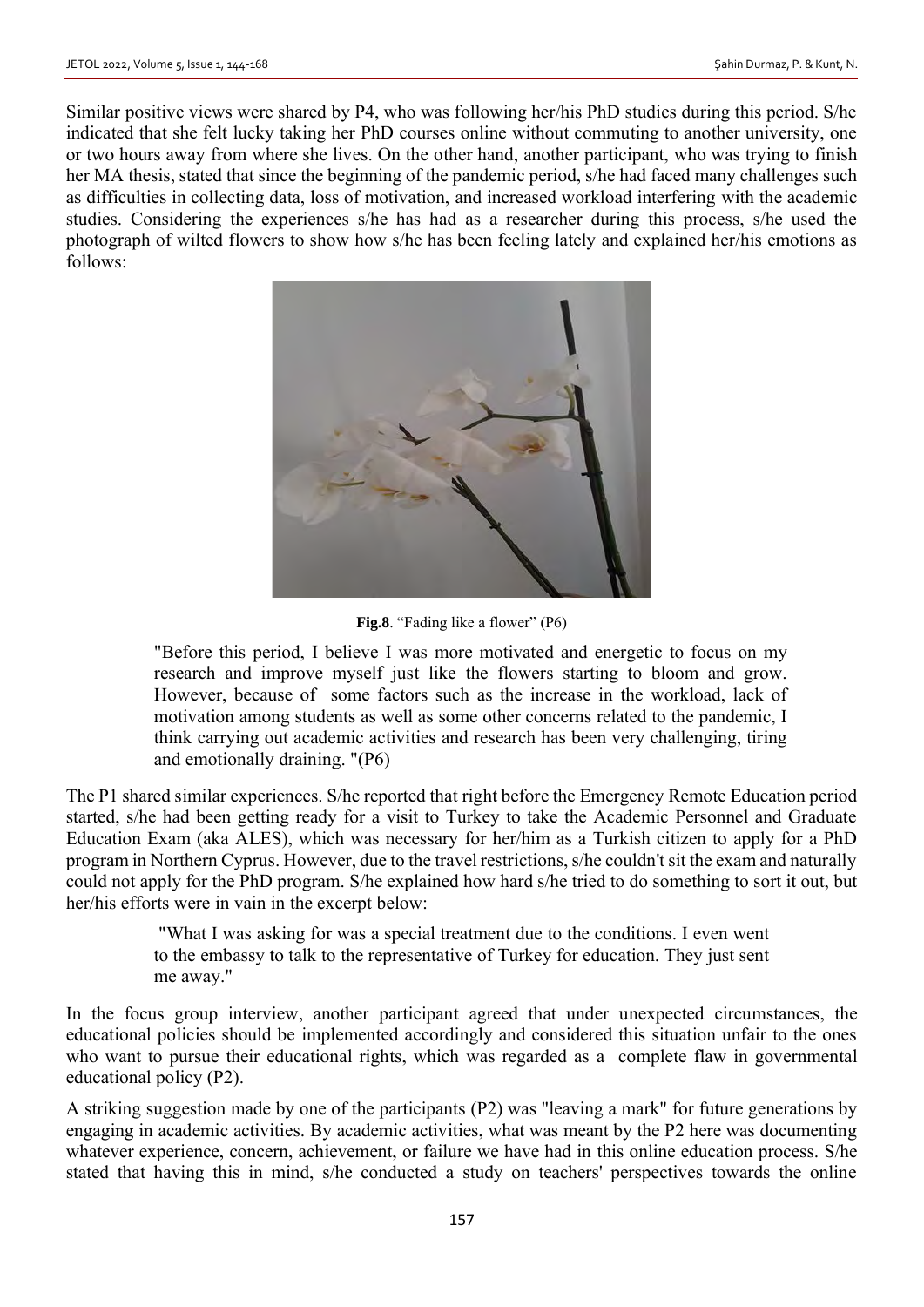education process or practices in her institution. S/he explained her/his rationale with the picture (Figure. 9) and the accompanying abstract below:



**Fig.10**. "Leave a mark"

"It's our responsibility to leave a mark for the future generations. I chose this picture as cats will mark their territory when they feel threatened, stressed or anxious… I guess that's how I feel and I do not want future generations to suffer in the same way. So I want to leave a mark by sharing data." (P2)

# *4.4. Communication and Collaboration among Colleagues*

Regarding the collegial relations during the online education process, most participants agreed that it was difficult to get in touch, communicate and find a middle ground with the colleagues at the beginning during the emergency remote education process, but things got better in time. The participants stated that they had limited contact with colleagues at the beginning because no one knew what they would do, and they needed space considering the health crisis newly emerged at those times. However, as some participants mentioned, this limited contact turned into a unique collaboration among colleagues, which they did not have this much in face-to-face education. One of the participants, P4, reflected on how s/he felt at the beginning and the transition period of the collegial relations by using a mask metaphor:



Fig.11. "The Maskeeters" (P4)

Similar to the masks we have had to wear since the emergence of the pandemic, the communication with our colleagues seemed masked to me. Due to this distance, I felt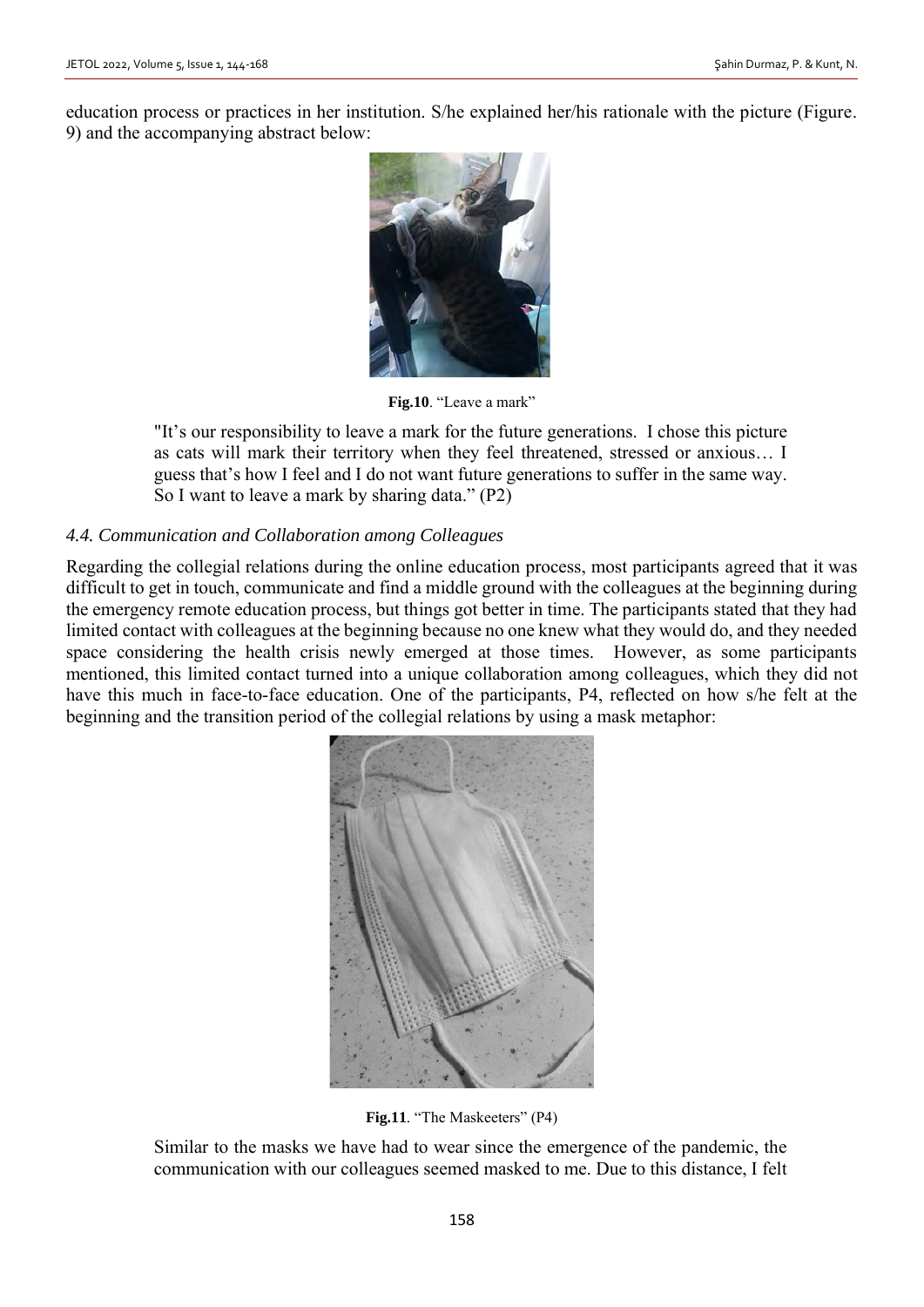quite alone professionally and have had some hard times at the beginning. However, in the course of time, this masked relationship has turned into "a musketeer relationship" where we learn, think and function together as the soldiers in the French novel, The Three Musketeers.

Sharing similar experiences, another participant (P3) expressed what s/he has gone through in this process in relation to collaboration among colleagues through the metaphor of baking bread with no prior experiences. S/he stated that learning new skills during the online education process was like baking bread for her/him because s/he didn't trust her baking skills beforehand, but during the quarantine, s/he managed to do that with the recipes s/he got from her/his friends as s/he felt the need and motivation to bake bread at that time. Similarly, as s/he mentioned, although s/he started online teaching with no experience in the requirements, qualification or knowledge on online education, s/he managed to learn how to navigate herself when teaching online with the guidance coming from colleagues. To express what s/he has gone through in this period, s/he stated:



**Fig.12.** "I didn't think I had it in me!" (P3)

"In face-to-face education, as experienced teachers, we knew what we were doing, so we didn't need collaboration that much, but when we started teaching online, everyone was in a huge panic. We had no idea how to screencast or prepare materials for online teaching, so we all panicked. Then, we realized that there were people who were techsavvy and ready to help us. I think we all developed one way or another because of collaboration. It reached its peak during this period!" (P3)

When asked how the nature of the relationship among colleagues changed from being distant or reserved into a highly collaborative one, one of the participants focused on the emotional support teachers received from each other during this period:

"I guess we got the sense of "we are in this together." We realized that we need collaboration more than ever. Support has become more important for us because our emotional needs were not that obvious in face-to-face education (P4)."

However, the relationship dynamics have not made all teachers satisfied during online education. For example, one of the participants described herself/himself as "trapped" when teaching online from home because s/he has been away from her colleagues and therefore, s/he communicated and collaborated less than s/he had done in face-to-face education. In her/his abstract and during the focus group interview, s/he explained the reason why s/he felt like that by focusing on the social aspect of the teaching profession for her/him: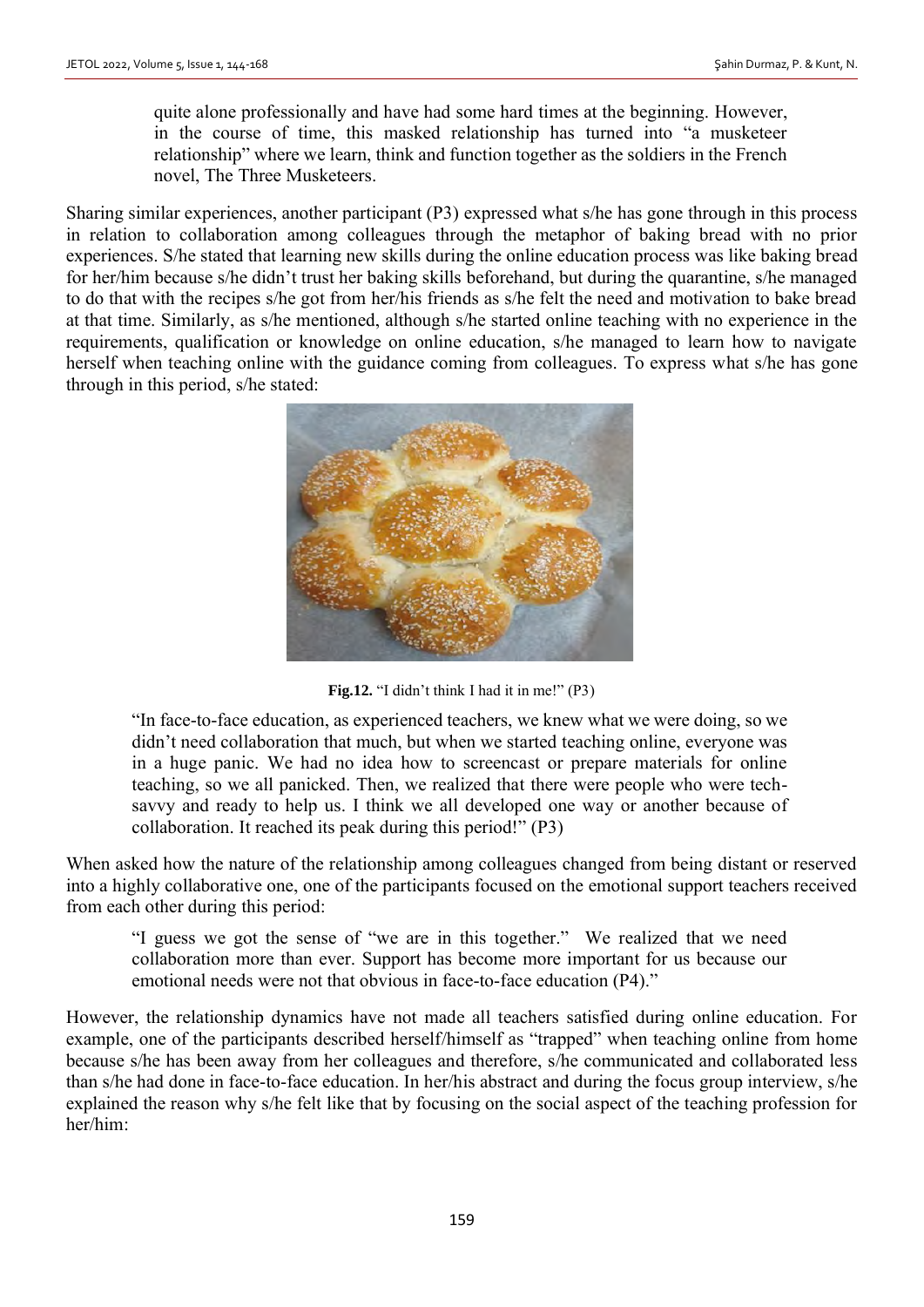

**Fig.13**. "Trapped in a box with very little connection to our colleagues" (P.7)

"When we were teaching face-to-face at school, we had a very collaborative, communicative and friendly environment. Therefore, going online, gave us the feeling of isolation and loneliness… it never gave the same satisfaction as it used to. This is because at school, it wasn't only about sharing materials or ideas about teaching methods. While communicating about anything, we shared moments where we laughed, got angry or even cried together. Sometimes a friend appeared at the door offering coffee just for me to take a break. I miss everything about being at school. Therefore, lacking these moments never give me the same feeling of collaboration and communication."

#### *4.5. Relationship with or Support from Administration*

Regarding the relationship with the administration, all the participants shared the common belief that they did not get enough support from the higher administration of the university and felt ignored, which affected teachers' sense of belonging with the institution negatively. The participants mainly explained how they felt lost and abandoned by the higher administration, especially at the beginning of the online education process when they hardly received information on what is supposed to do and how. One of the participants used a picture of a tree and a cat stranded to refer to that difficult period. S/he mentioned what they experienced at that time as follows:

> "With the announcement of going online we all went "hurray, let's climb that beautiful tree." However, there was no guidance or help coming from the administration. They just said "climb" without giving any instructions to how high we should climb or how we should get down afterwards" (P5).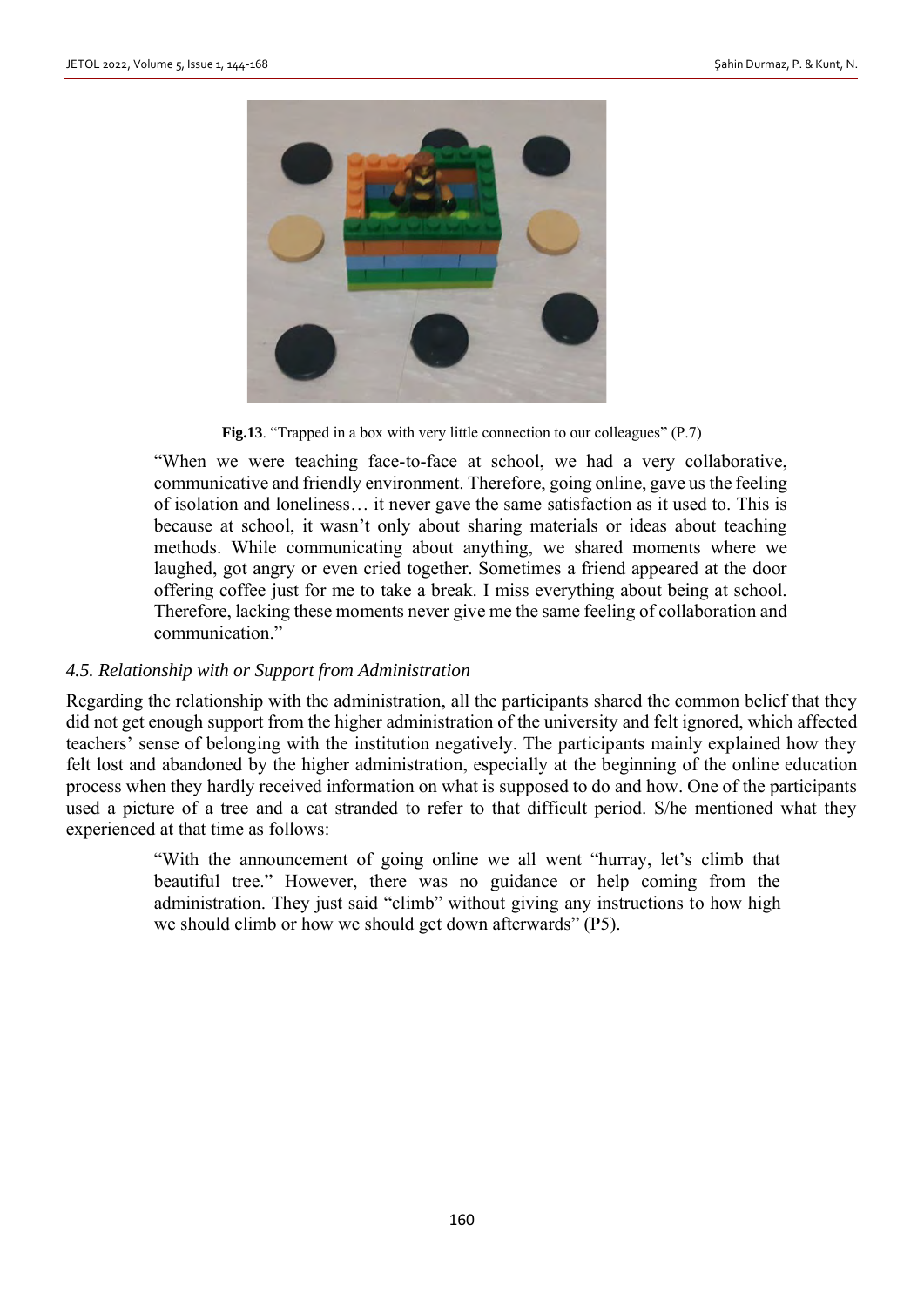

Fig.14. "To jacaranda or not to jacaranda" (P5)

Focusing on the emotional labor aspect of that situation, another participant stated s/he could not feel safe as a teacher at this institution anymore due to the uncertainties. As mentioned by other participants, too, what was expected from the administration was mostly nothing more than showing empathy by saying "We got you! You are not alone!" as noone was expecting to be provided with everything they needed in a very short time (P1).

One of the participants (P2) approached this lack-of-communication problem between the teachers and the administration from a broader perspective and stated that the school administration is not the only one to blame for the lack of communication or transparency:

> "I think the problem here is everybody was slow in this process. YÖK (The Council of Higher Education in Turkey) was slow in announcing everything. YÖDAK (Higher Education Planning, Accreditation and Coordination Council in Northern Cyprus) was slow. Moreover, unlike other governments around the world, our government took so much time to make an announcement of what to do, and when they finally made one, YÖK said something like "Each university should do whatever they can within their infrastructure" in a vague way. If the administration had explained this to the teachers, things would have been clearer. I guess they should have been more reflective and transparent."

When asked what kind of support they expected and couldn't find from the school administration, the participants mentioned the need for technological tools such as cameras and laptops. They stated that some teachers suffered from a lack of the devices (e.g., camera, microphone, headphone, etc.) necessary to teach online, and it was really difficult for them to buy even a mediocre laptop considering the high exchange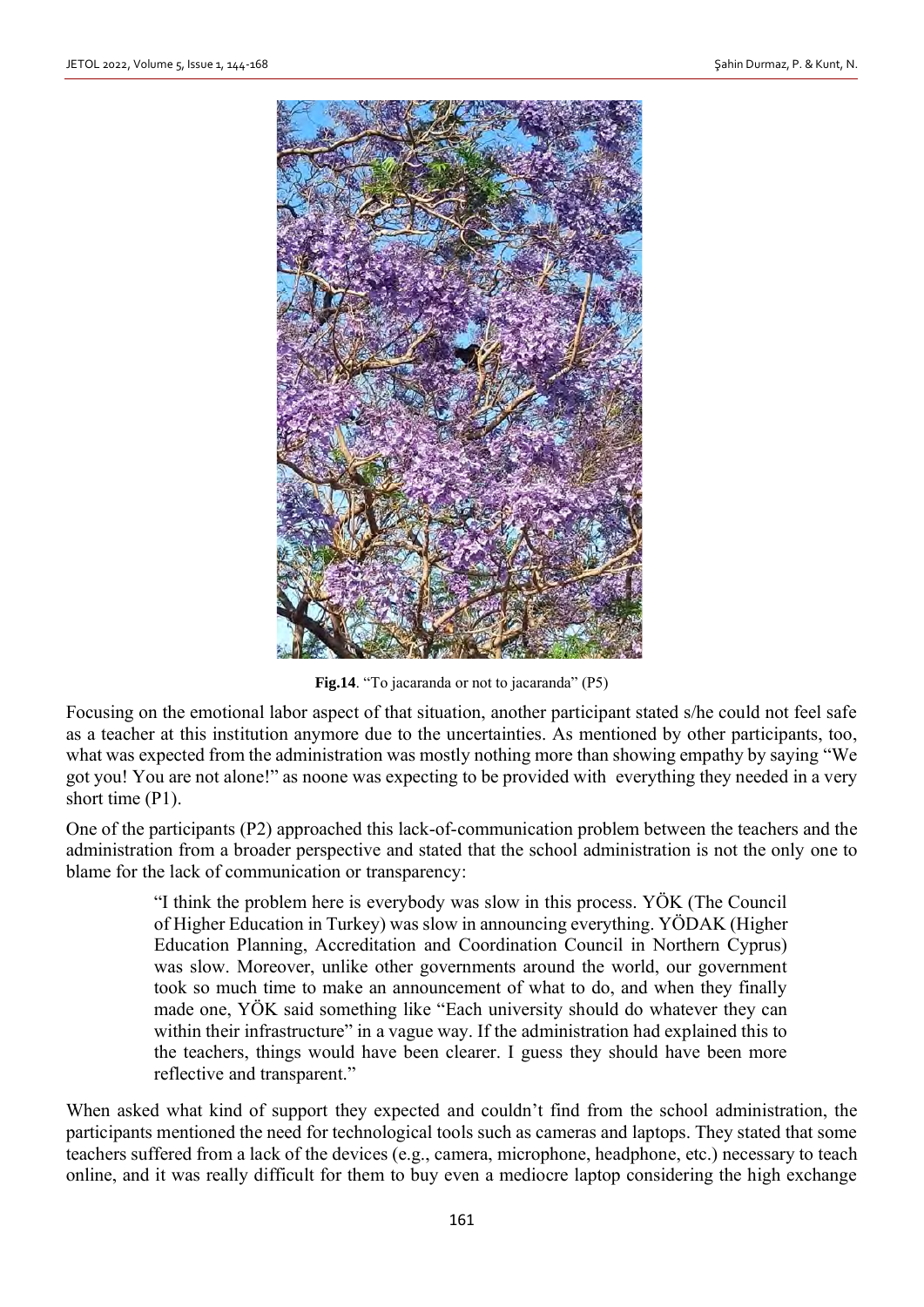rate between euro or dollar and TL. The extract below shows how lonely teachers felt when they got no support from the administration regarding the technological tools:

> "We needed help especially in terms of technical tools. Some people had no cameras or laptops. They were told to get them by themselves. There was no financial contribution from the school at all. (P5)"

Like P5, other participants emphasized the financial struggles they have gone through during this online education process. Some stated that they had to buy laptops and cameras, and what they expected from the school administration was actually to find and make an agreement with a place where the staff could get whatever technological tools they needed with discounts. Still, it did not happen although this suggestion was made to the administration. The participants even reported that the administration deducted their summer school salaries on the ground that they were teaching from home even though the teachers were using their own electricity for teaching purposes. Concerning this issue, one of the participants said:

> "Nobody talks about the electricity bills... Last month, I paid 1000 TL because I am constantly at home, my only means is AC to keep warm, and my computer is working 24/7. It was the highest I have ever paid in my life for electricity. Meanwhile, the school administration is not paying for anything in the school nowadays regarding electricity, heating, water, or even toilet paper. It is just unacceptable" (P3).

# *4.6. Online Teaching and the Use of Online Tools*

In general, all the participants stated that they had difficulty in terms of online teaching and using online tools, especially at the very beginning, although they got used to how to deal with the challenges in time. One of the participants mentioned the difficulties s/he had while teaching English online as follows:

> "Online tools make our lives easier, but it is never the same with face-to-face education. English language teaching cannot be done through online tool. I am not happy at all...We use 3-4 online tools and It is also hard for the students to keep up with what is going on in each of them. Also, when you are teaching and learning online, you have to be very organized cause everything is everywhere. So, I cant keep track of my students all the time." (P7)

Another participant described the difficulty of dealing with many new responsibilities related to teaching and engaging in new practices using online tools as a vicious circle. Considering the situation they were in as a paradox, s/he stated that while on the one hand, they were complaining about the uncertainty in their lives due to the pandemic conditions, they were also trying to juggle everything at the same, bombarded with new things, which led them to be in a quandary again in the abundance of things. S/he further commented on this issue by saying:

> "With the introduction of a number of tools, ways of communication and assessment, both the students and the teachers seem to be bombarded with new information… Although what we need is to slow down, understand the needs, care about our physical and emotional well-being, the test fetishism and being too ambitious(!) in terms of academic goals seem to make our job a full(!)-time one in its literal sense" (P4)

When asked why this "test fetishism" emerged and the issue of assessment has become more critical than ever, another participant stated that there was huge pressure on the school administration because the English Preparatory Program in the Northern Cyprus Campus separated the ways from the main campus, which had been regarded as the main authority in relation to educational decisions for years, using a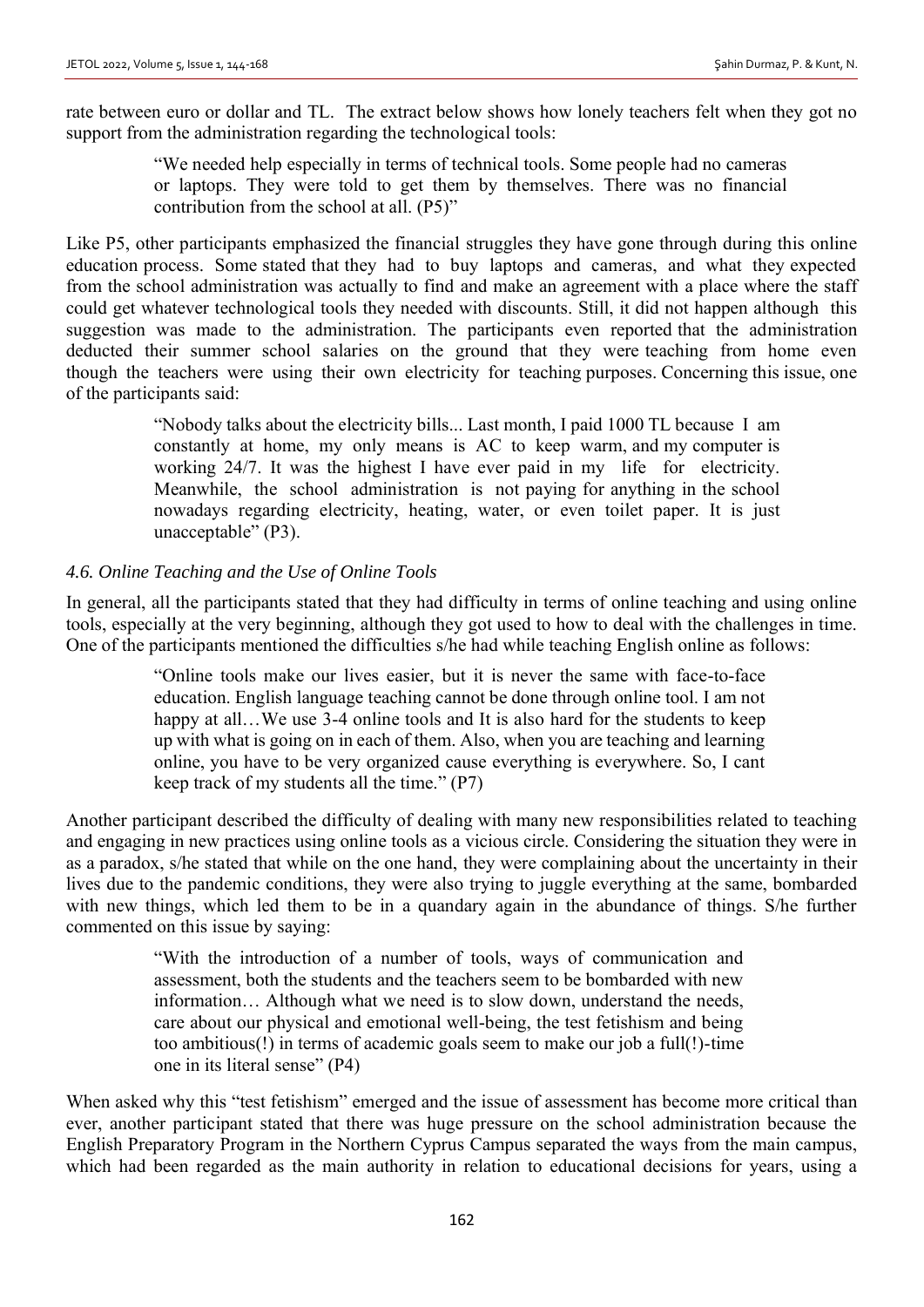different syllabus, teaching materials or tool and testing items, and both the teachers and the administration felt the need to prove themselves (P3). The situation in the Modern Languages Program was not different in terms of assessment. One participant stated that they were also under pressure because they were concerned about the student profile and needs. S/he explained why they were meticulous in preparing testing items and methods as follows:

> "The student profile coming from the preparatory school has changed during the online education process. Therefore, we needed to make some adjustments, both because of online education and because of the quality of students. We knew that some students came to the department with very low level of English although they passed the proficiency exam because some of them cheated on the exam. Therefore, the books and the testing changed accordingly." (P3)

Despite the challenges encountered, the participants pointed out that they learned a lot from their mistakes and managed to adapt to the new normal. One of the participants, for example, mentioned her/his experiences as a course leader giving examples from the exams that didn't work, the questions s/he had to cancel from the exams because of a simple mistake s/he couldn't foresee, or the tools s/he planned to use in the class but didn't work in practice. S/he said all these experiences actually turned into an advantage for the teachers as that is how they got used to being prepared for the unexpected things in the class (P1). To explain this bitter-sweet process, s/he used the picture of the stove as a metaphor and reflected on the issue of online teaching as follows:



**Fig.15**. "Chestnut kebab" (P1)

"A stove is quite useful and multifunctional. You can heat the room with it, bake in it or cook meals on it. You can have hot water all day on the stove and you can spice up your winter nights with baked potatoes or chestnuts make on the stove. It is in a way similar to online teaching and using online tools. We have access to loads of various online tools. They can be quite useful in teaching and could make the teaching experience very effective and enjoyable… However, you need to know how to burn a stove and what to burn in it. Before you even try making chestnut kebab, you need to watch someone burn and use the stove and then learn how to start the fire in it and how to keep it burning all day. While learning how to burn the stove, it is highly possible that you will burn a finger or worse… By the way, I can make wonderful chestnut kebab on my stove now but you should see my fingers!" (P1)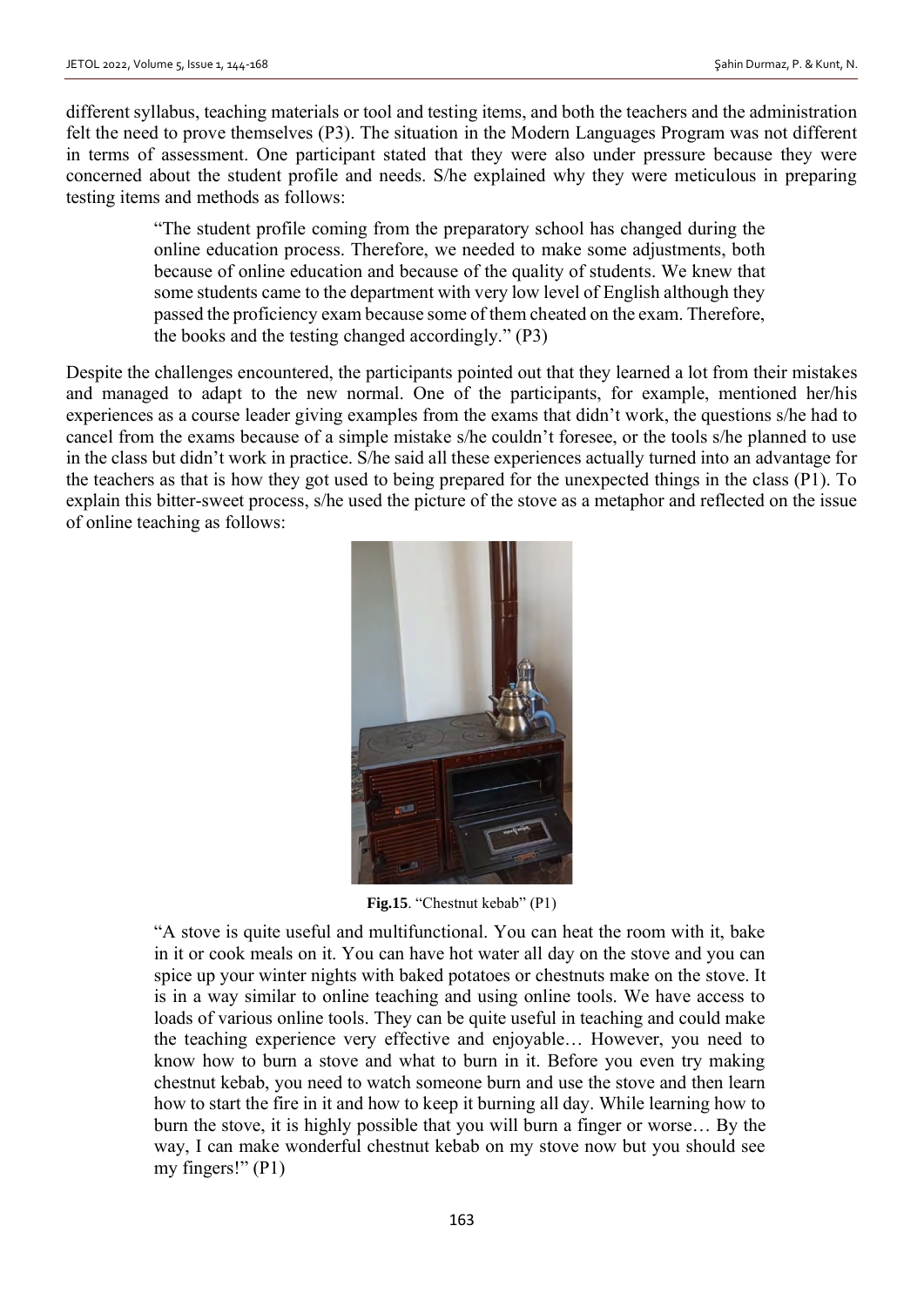The extract above shows that adaptation to online teaching and using online tools took and required some time, energy, practice, and collaboration, but eventually, teachers managed to survive and even enjoy the whole process despite "still having the pain in their fingers." This view was echoed by another participant who referred to this adaptation process metaphorically using the picture of a chameleon. S/he stated that "teachers are like chameleons in terms of adaptation", and when it comes to online education and using online tools, "It is just a matter of getting used to them". Therefore, what teachers have done in this process was actually "immediately changing their colors when exposed to online tools and don the colors of online education just like the chameleon (P5)."



Fig.16. "Pigmented Lives" (P5)

### **5. Discussion and Conclusion**

The present study was designed to investigate the experiences of English Language teachers at the tertiary level in the Northern Cyprus context during the online education process resulted from the Covid-19 pandemic period. More specifically, it aimed to explore and explain the perceptions and attitudes of the teachers and the opportunities or challenges they had during this period in terms of (1) work-life balance, (2) professional development, (3) academic activities and research, (4) communication and collaboration among colleagues, (5) relationship with or support from the administration, and (6) online teaching or the use of online tools.

The results of the analysis process showed that although teachers have suffered from certain social, psychological, financial and teaching-related challenges brought by the online education period, they managed to adapt to this new normal thanks to the collaboration with colleagues and make the most of the online teaching and learning process. Regarding the work-life balance, it was revealed that the participants, especially parent-teachers, are struggling to deal with the imbalance in their lives nowadays due to the blurred lines between work and family life. Since working from home did not turn out as the teachers imagined it to be, especially after the schools were closed due to the pandemic and the children started to stay home during the day, they had to face too many responsibilities at the same, which led to fatigue, depression, and even burnout in some teachers. Although these findings are contrary to that of Vyas and Butakhieo (2021), who described working from home as advantageous in terms of reduced commuting time, avoiding office politics, using less office space, increased motivation, job satisfaction, and better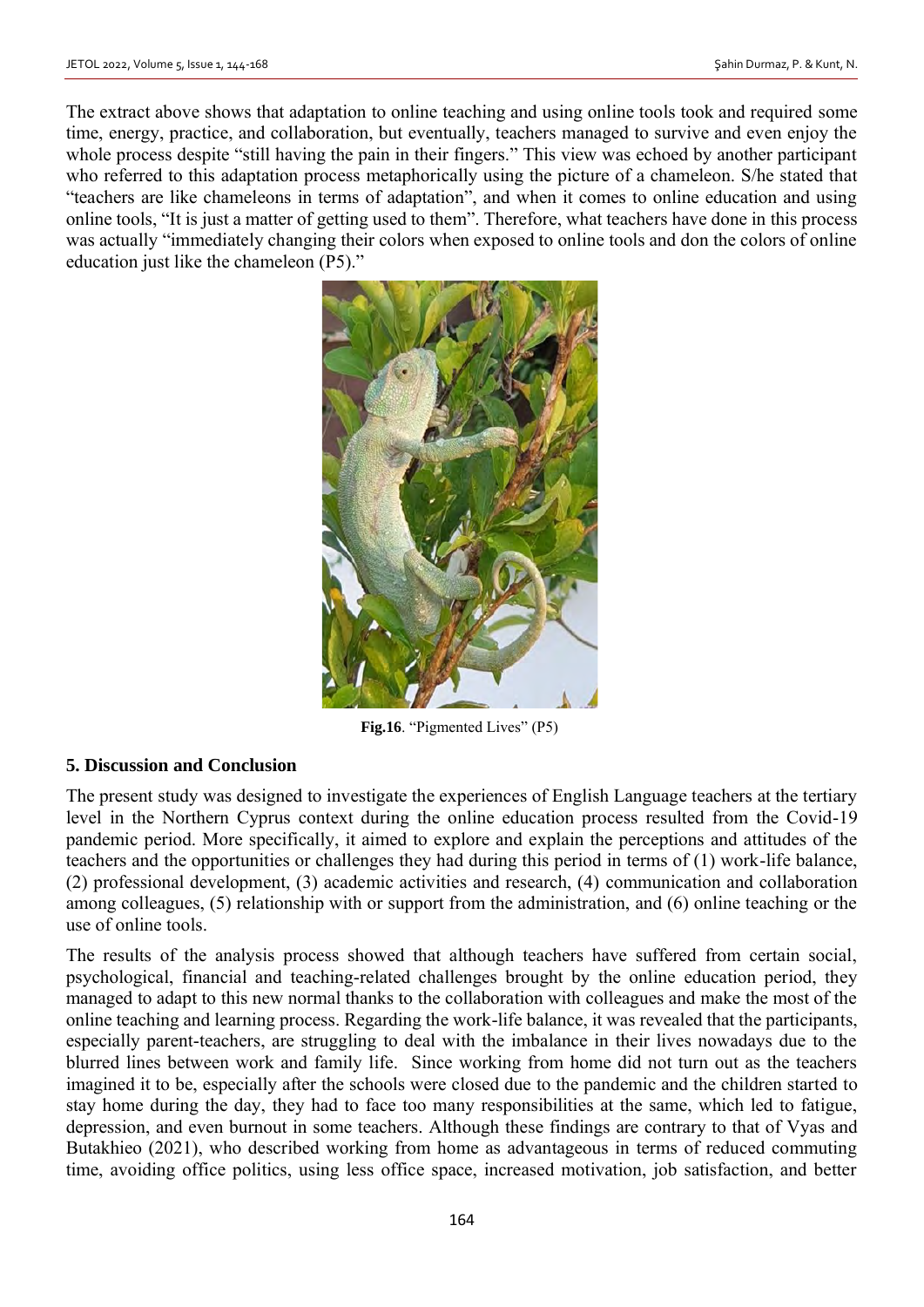productivity, they are in line with those of studies that mentioned the tremendous load on the shoulders of teachers in this period (Sokal et al., 2020b; Vu et al., 2020; Vyas & Butakhieo, 2021).

In terms of online teaching and the use of online tools, the participants revealed that they were dealing with too many duties not only at home in their private lives, but also as a teacher with all those online tools presented to them in this period (Şener et al., 2020). Although the teachers accept that integrating these tools into teaching and doing online teaching facilitated "positive acquisitions in technology use, awareness and skill development" (Karakaya et al.2020; Silman-Karanfil & Can, 2021), they also stated that it took some time, practice, and devotion to adapt to the new situation, which sometimes led to exhaustion (Sokal et al., 2020a). Moreover, in addition to the concerns related to online teaching mentioned in the literature, this study also revealed how much assessment and testing-driven English language teaching has become in this institution during this period. The reason for this was explained by the participants as the need for the EPP to prove itself to several stakeholders including teachers, students, parents, or the higher administration, due to the changing institutional practices and as the need to better understand student needs and quality.

Compared to the existing literature on the experiences of ELT teachers during the online education process in the Covid-19 period, the present study provided more detailed data on collegial relations and the relationship with the school administration. Regarding the collegial relations, communication and collaboration among colleagues during the online education process were highly spoken of by the participants in this study. In contrast to the studies that were conducted in different contexts and found that teachers needed more support from other teachers (Dolonen et al. as cited in Damia et al., 2021), and they suffered from remote communication problems with colleagues, which led to slow and extended work (Oyedotun, 2020; Şener et al., 2020), most of the participants in this study stated that collaboration among colleagues reached to a peak in this period for them after going through a limited contact period due to the uncertainty or health concerns at the very beginning. However, the data regarding the relationship with or support from the school administration did not yield the same positive feelings. In line with the results of the study conducted by Dolonen et al. (as cited in Damşa et al., 2021) and Şener et al. (2020), the findings of the present study revealed that the participants couldn't get the support they expected from the school administration either financially or emotionally. Focusing on aspects such as lack of technological tools, economic struggles, and lack of transparency, teachers mentioned how they felt left alone in the middle of a jungle without guidance about where to go, what to do, or what is waiting for them. On the other hand, it is also striking to see that teachers who hold administrative positions can actually look at this situation from a broader perspective by considering the macro-level relations, such as the one between the university and the governmental bodies.

Different from the previous literature, this study also focused on if/how teachers dealt with their professional development or academic research activities during this period. About the first one, different opinions and experiences were revealed by the participants. While the in-service teacher trainer reported her frustration due to the teacher resistance towards the professional development activities, most of the participants focused on the perks of online education process in terms of the opportunities in teacher development such as improving soft skills such as showing empathy, learning new teaching or testing skills in online education, and attending online conferences or certificate programs without leaving their seats. This finding was unexpected, and it suggests that professional development has become more self-paced than ever during the online education process. Just like professional development, experiences related to academic activities and research varied among participants. While some participants reported that it was challenging to continue their academic studies due to lack of motivation, heavy teaching workload, and limited opportunities to collect data, others stated that thanks to the online education period, new research areas emerged, and following a graduate program became easier with no need for commuting.

Overall, the results of this study indicate that English language teachers have suffered from certain financial, psychological, and teaching-related problems during online education, but they have adapted to balancing the imbalance in their lives with the lessons learned from mistakes or misfortunes. Although they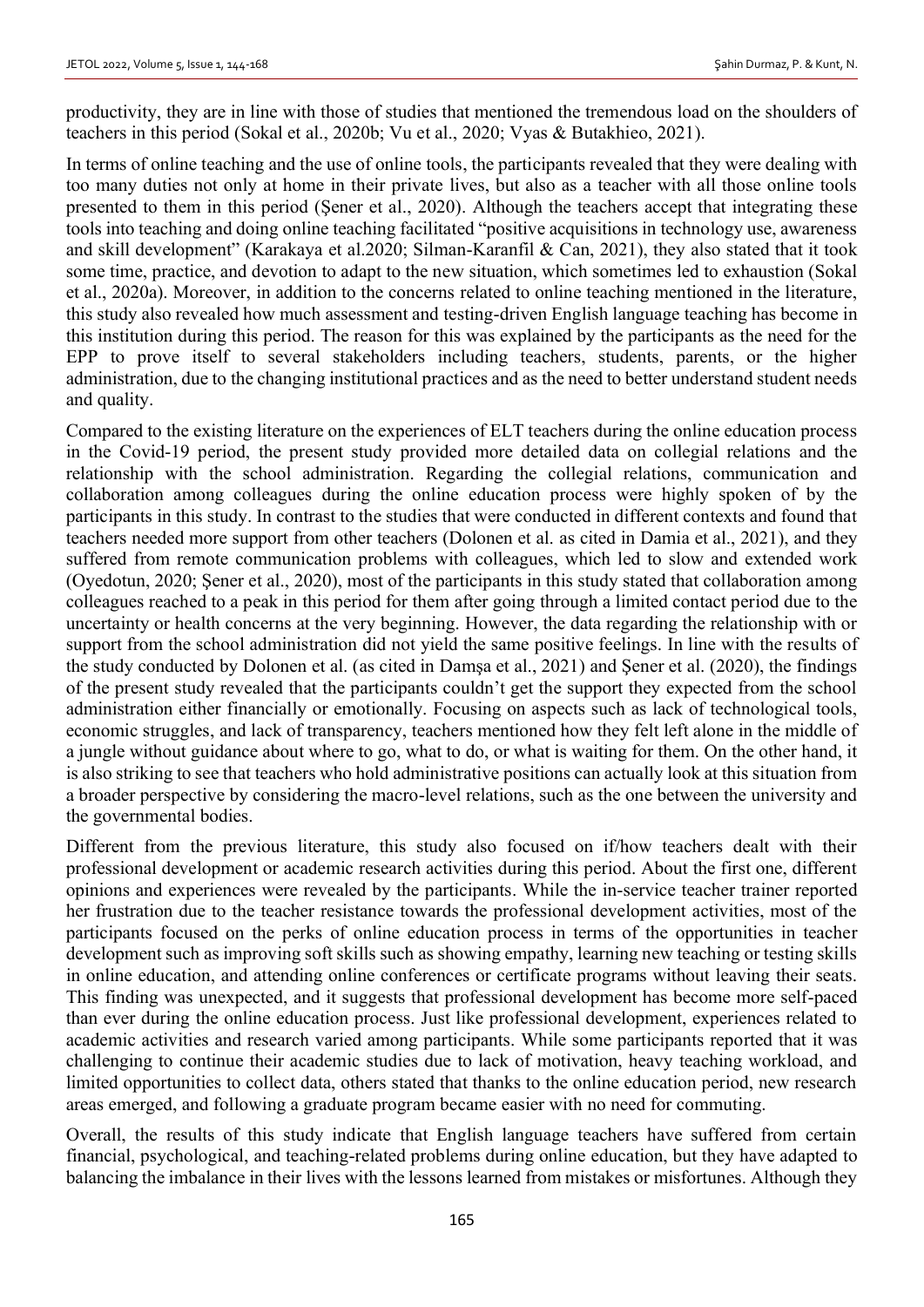burnt their fingers during these mistakes, they managed to make wonders afterward with those fingers, which helped them gain new skills.

The findings of the present study should be considered in light of some limitations. First of all, since the sample size is limited to seven teachers, the results cannot be generalized to all the teachers working at the same institution or to other contexts. Moreover, although the voices of the working mothers in relation to teaching during the online education period could be heard throughout the present study, working dads were invisible as the ones contacted could not attend the study due to the teaching workload and limited time spared for the data collection process. Considering these, future investigations that employ more participants, including working fathers, might yield more diverse results. Furthermore, to widen the scope of the study, English language teacher educators' experiences during the online education period due to the Covid-19 pandemic can also be investigated. Lastly, this study or an extensive version of it can be conducted in other contexts to see the bigger picture in terms of the experiences of ELT teachers trying to teach English online under the conditions of a pandemic period.

Despite the limitations mentioned above, the findings reported here shed new light on the experiences of English language teachers in the online education process and they have provided significant insights for practice as listed below:

- 1. Institutions can boost their teachers' well-being holding regular share  $\&$  care meetings, where they listen to teachers' needs, expectations, and concerns.
- 2. The teachers should be provided with the necessary equipment to be able to teach from home or a financial support to afford their expenses in the online education process.
- 3. The institutions should support and motivate the teachers who are pursuing their academic careers and certain incentives, such as workload reduction, should be offered to such teachers.
- 4. The institutions planning to continue their online education and practices should plan in advance in order to decrease uncertainty for both teachers and the students. If necessary, guidance and trainings should be offered to both parties.
- 5. Collaboration among colleagues should be encouraged and enhanced for the well-being of the teachers

### **References**

- Bashir, M., Afzal, M. T., & Azeem, M. (2008). Reliability and validity of qualitative and operational research paradigm. *Pakistan journal of statistics and operation research*, 4(1), 35-45.
- Beach, R., Enciso, P., Harste, J., Jenkins, C., Raina, S. A., Rogers, R., & Yenika-Agbaw, V. (Eds.). (2009). Exploring the "critical" in critical content analysis of children's literature. In *58th yearbook of the National Reading Conference* (pp. 129-143). Oak Creek, WI: National Reading Conference. [https://old.coe.arizona.edu/sites/coe/files/critical\\_content\\_analysis-nrc.pdf](https://old.coe.arizona.edu/sites/coe/files/critical_content_analysis-nrc.pdf)
- Black, M. (1954). Metaphor. *Proceedings of the Aristotelian Society*, *55*, 273-294.
- Bozkurt, A. & Sharma, R. C . (2020). Emergency remote teaching in a time of global crisis due to Coronavirus pandemic. *Asian Journal of Distance Education.* 15(1), i-vi. https://doi.org/10.5281/zenodo.3778083
- Cohen, L., Manion, L., & Morrison, K. (2007). *Research methods in education*. London: Routledge.
- Crawford, J., Butler-Henderson, K., Rudolph, J., & Glowatz, M. (2020). COVID-19: 20 countries' higher education intra-period digital pedagogy responses. *Journal of Applied Teaching and Learning (JALT)*, 3(1), 1-20, <https://doi.org/10.37074/jalt.2020.3.1.7>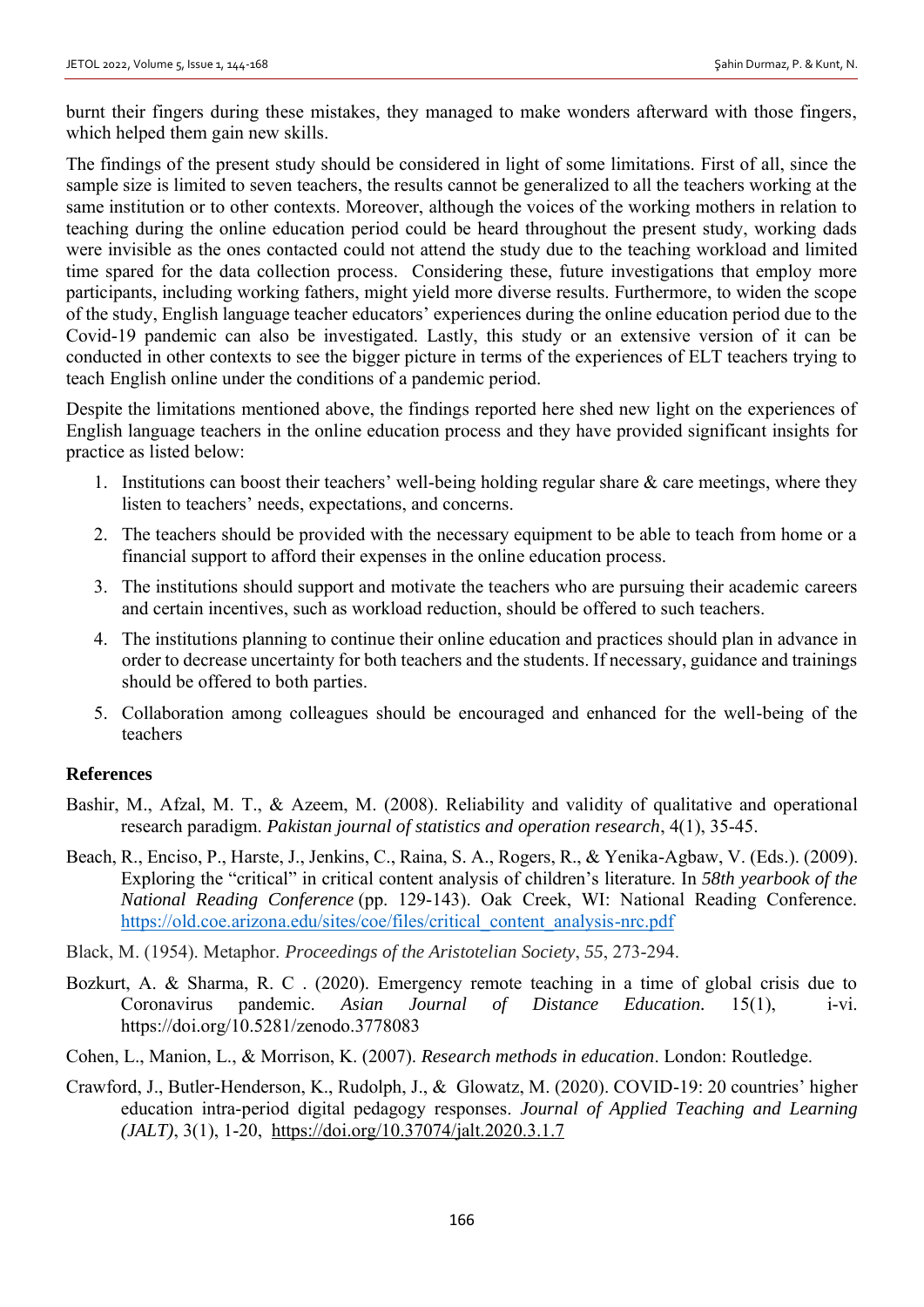- Creswell, J. W. (2007). *Qualitative inquiry and research design: Choosing among five approaches.* Sage Publications.
- Creswell, J. W., & Miller, D. L. (2010). Determining validity in qualitative inquiry, theory into practice. *Theory into Practice*, 39(3), 37-41.
- Damşa, C., Langford, M., Uehara, D., & Schere, R. (2021). Teachers' agency and online education in times of crisis. *Computers in Human Behavior.* 121, 106793.<https://doi.org/10.1016/j.chb.2021.106793>
- Dörnyei, Z. (2007). *Research methods in applied linguistics*. New York, NY: Oxford University Press
- Hamilton, E. R. (2016). Picture This: Multimodal representations of prospective teachers' metaphors about teachers and teaching. *Teaching and Teacher Education*, *55*, 33-44. <https://doi.org/10.1016/j.tate.2015.12.007>
- Harrison, H., Birks, M., Franklin, R., & Mills, J. (2017). Case study research: Foundations and methodological orientations. In Forum *Qualitative Sozialforschung/Forum: Qualitative Social Research* (Vol. 18, No. 1).
- Hermann, M. A., Gorlewski, J., Brookover, D., Walsh, R., Kozachuk, L., Deitz, M., & Ciminelli, E. (2020). Policy, practice, and parenthood: a study of teacher mothers. *Educational Studies*, 1-19.
- Hodges, C., Moore, S., Lockee, B., Trust, T., Bond, A. (2020, March 27). *The difference between emergency remote teaching and online learning.* Educause. [https://er.educause.edu/articles/2020/3/the-difference-between-emergency-remote-teaching-and](https://er.educause.edu/articles/2020/3/the-difference-between-emergency-remote-teaching-and-online-learning)[online-learning](https://er.educause.edu/articles/2020/3/the-difference-between-emergency-remote-teaching-and-online-learning)
- Karakaya, F., Adıgüzel, M., Üçüncü, G., Çimen, O., & Yilmaz, M. (2020). Teachers' views towards the effects of Covid-19 pandemic in the education process in Turkey. *Participatory Educational Research*, *8*(2), 17-30. <https://doi.org/10.17275/per.21.27.8.2>
- Kraft, M. A., Simon, N. S., & Lyon, M. A. (2021). Sustaining a sense of success: The protective role of teacher working conditions during the COVID-19 pandemic. *Journal of Research on Educational Effectiveness*, 14(4), 727-769.
- Loveless, D. J., Griffith, B., Bérci, M. E., Ortlieb, E., & Sullivan, P. M. (Ed.). (2014). *Academic Knowledge Construction and Multimodal Curriculum Development*: IGI Global. https://doi.org/10.4018/978-1- 4666-4797-8
- Marín, R., & Roldan, J. (2010). Photo essays and photographs in visual arts-based educational research. *International Journal of Education Through Art*, 6(1),7-23. [http://doi.org/10.1386/eta.6.1.7\\_1.](http://doi.org/10.1386/eta.6.1.7_1)
- NYU Langone Health. (2020). *Wearing three hats: Balancing life as a parent, teacher & employee during COVID-19.* NYU Langone Health. [https://nyulangone.org/news/wearing-three-hats-balancing-life](https://nyulangone.org/news/wearing-three-hats-balancing-life-parent-teacher-employee-during-covid-19)[parent-teacher-employee-during-covid-19](https://nyulangone.org/news/wearing-three-hats-balancing-life-parent-teacher-employee-during-covid-19)
- Oyedotun, T. D. (2020). Sudden change of pedagogy in education driven by COVID-19: Perspectives and evaluation from a developing country. *Research in Globalization*, *2*, 100029. <https://doi.org/10.1016/j.resglo.2020.100029>
- Pain, H. (2012). A literature review to evaluate the choice and use of visual methods. *International Journal of Qualitative Methods,* 11(4), 303–319. https://doi.org/10.1177/160940691201100401
- Silman-Karanfil, L., & Can, İ. (Eds.). (2021, March). *Alice in Wonderland or Hamster on a Wheel: Metaphorical Conceptualizations of Emergency Remote Teaching.* Paper presented at 8th International Congress on Curriculum and Instruction Curriculum Studies in Life Long Learning.
- Strauss, A., & Corbin, J. (1998). *Basics of qualitative research techniques*.Thousand oaks, CA: Sage publications.